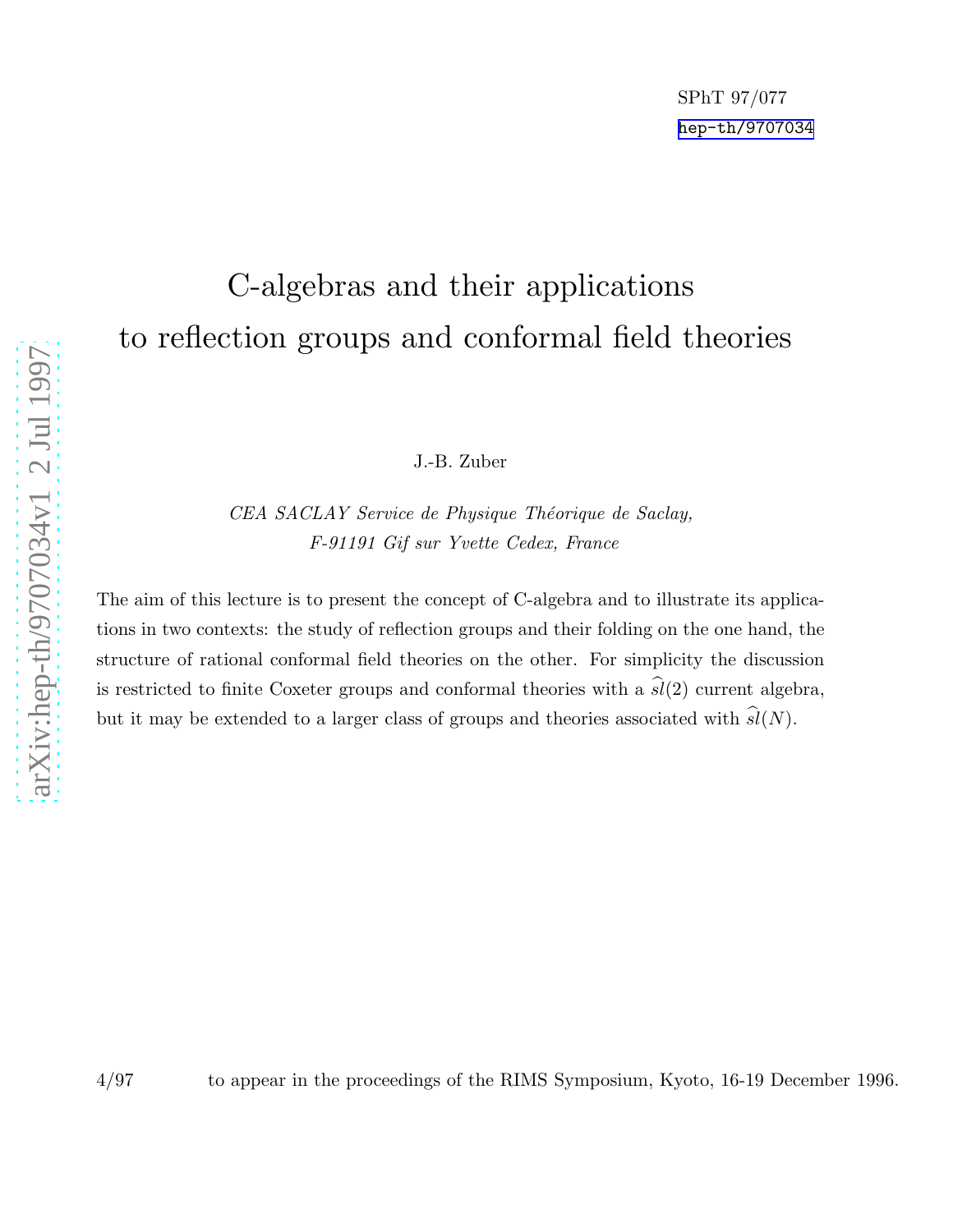# 1. Introduction

The purpose of this talk is to present the notion of C-algebra, a concept that appears particularly suited in the discussion of various topics of current interest in mathematics and mathematical physics: rational conformal field theories (rcft), topological field theories, singularity theory and related problems. The concept was originally developed in relation with finite groups and the algebras of their characters and classes (whence the "C"): this exposes clearly one of the key features of these algebras, namely the pattern of two dual algebras. More generally, (the precise definition will be given in sect. 3), C-algebras are associative, commutative algebras with a finite number of generators. They come in dual pairs, endowed with different multiplication laws, one algebra being generated by the idempotents of the other. We shall illustrate and apply this concept in two different contexts: the association between rational conformal field theories and graphs on the one hand; the folding of root systems and Dynkin diagrams on the other. In both cases, generalized Dynkin diagrams are the central objects, and pairs of algebras that are naturally associated with these graphs are C-algebras. The study of the C-subalgebras (to be also defined below) then enables one to understand the relationship between rcft and graph –how to construct one object from the other– and to understand the folding of root systems, Dynkin diagrams and reflection groups.

Because certain positivity properties play an important role in the discussion of Calgebras, we start with a presentation of such properties that are empirically observed in different contexts but do not seem to have been given enough attention.

For the sake of brevity, all the discussion will be restricted to the simplest –and best understood– case: rcft associated with  $sl(2)$ , "minimal" topological field theories, simple singularities, ordinary Coxeter-Dynkin diagrams, etc. There is ample evidence, however, –and a few proofs–, that the present considerations extend to a much larger context.

## 2. Three empirical facts

Consider the prepotential  $F(\mathbf{t})$  of one of the ADE singularities. Here  $\mathbf{t} = (t^1, \dots, t^n)$ , where n is the rank of the associated  $ADE$  algebra (the Milnor number of the singularity); the  $t^j$  are the flat coordinates in the versal deformation of the singularity.  $F(\mathbf{t})$  satisfies the Witten-Dijkgraaf-Verlinde-Verlinde (WDVV) equations [1], which express the associativity of the algebra with structure constants  $C_{ij}{}^k(\mathbf{t})$ , where  $C_{ijk}(\mathbf{t}) = \frac{\partial^3 F}{\partial t^i \partial t^j \partial t^k}$ , and indices are raised and lowered with the *t*-independent tensor  $\eta_{kl} = C_{1kl}$ , and its inverse  $\eta^{jk}$ . The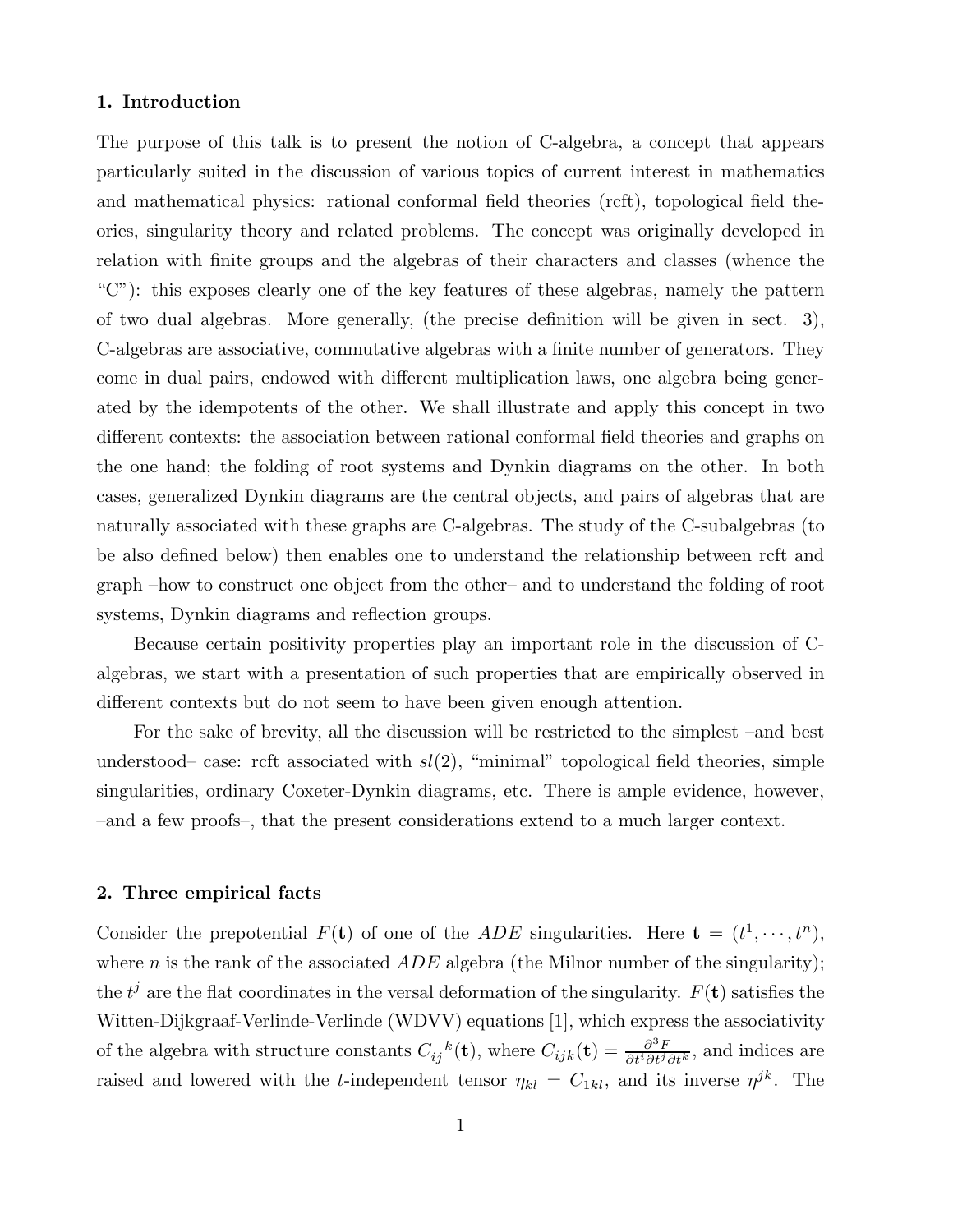prepotential F is a quasihomogeneous polynomial of degree  $2(h + 1)$  if we assign to the variables  $t^i$  the degrees  $\deg(t^i) = (h + 1 - \lambda_i)$ , where  $\lambda_i$  is the *i*-th Coxeter exponent of the ADE algebra: these exponents are supposed to be labelled in increasing order:  $\lambda_1 = 1 < \lambda_2 \leq \cdots \leq \lambda_{n-1} < \lambda_n = h-1$ , h the Coxeter number. It is convenient to change notations, labelling the t's with the value of  $\lambda_i$ , hence replacing  $t^i$  with  $t^{\lambda_i}$ , and accordingly to denote the structure constants  $C_{\lambda_i\lambda_j\lambda_k}$  or  $C_{\lambda\mu\nu}$ , for  $\lambda, \mu, \nu$  exponents. The expressions of the prepotentials for the various  $ADE$  cases have been listed in the literature ([2-3] and further references therein).

Now, by inspection, we observe the following

**Fact 1 :** For the  $A_n$ ,  $D_{2n}$ ,  $E_6$  and  $E_8$  cases, there exists a choice of flat coordinates for which all the coefficients of F are real positive. For  $D_{2n+1}$  and  $E_7$  there is no such choice.

Two remarks are in order.

First, why is it meaningful to look at reality and positivity properties in a problem that looks intrinsically complex?

Secondly it is curious that this splitting of the ADE classification scheme into the same two sub-families appears also in other contexts. Let us quote

1) the structure of the modular invariant partition function of conformal field theories with a  $\hat{sl}(2)$  current algebra. The latter are known to follow an ADE classification scheme [4,5]. The question is to know if this partition function, which is a certain sesquilinear form with non negative integer coefficients, may or may not be written as a sum of blocks

$$
Z = \sum \mathcal{N}_{\lambda \bar{\lambda}} \chi_{\lambda} \bar{\chi}_{\bar{\lambda}} \qquad \qquad \mathcal{N}_{\lambda \bar{\lambda}} \in \mathbb{N} \tag{2.1a}
$$

$$
\stackrel{?}{=} \sum_{i} |\sum_{\lambda \in \hat{T}_{\alpha}} \chi_{\lambda}|^{2} . \tag{2.1b}
$$

For example, the cases labelled by  $D_{10}$  and  $E_7$  read respectively

$$
Z^{(D_{10})} = |\chi_1 + \chi_{17}|^2 + |\chi_3 + \chi_{15}|^2 + |\chi_5 + \chi_{13}|^2 + |\chi_7 + \chi_{11}|^2 + 2|\chi_9|^2
$$
(2.2a)

$$
Z^{(E_7)} = |\chi_1 + \chi_{17}|^2 + |\chi_5 + \chi_{13}|^2 + |\chi_7 + \chi_{11}|^2 + |\chi_9|^2 + ((\chi_3 + \chi_{15})\chi_9^* + \text{complex conj.})
$$
  
=  $|\chi_1 + \chi_{17}|^2 + |\chi_5 + \chi_{13}|^2 + |\chi_7 + \chi_{11}|^2 + |\chi_9 + \chi_3 + \chi_{15}|^2 - |\chi_3 + \chi_{15}|^2$  (2.2b)

(for more details and explanation of notations, see below sect. 5).

2) the positivity of the structure constants of the "Pasquier algebras" to be discussed below;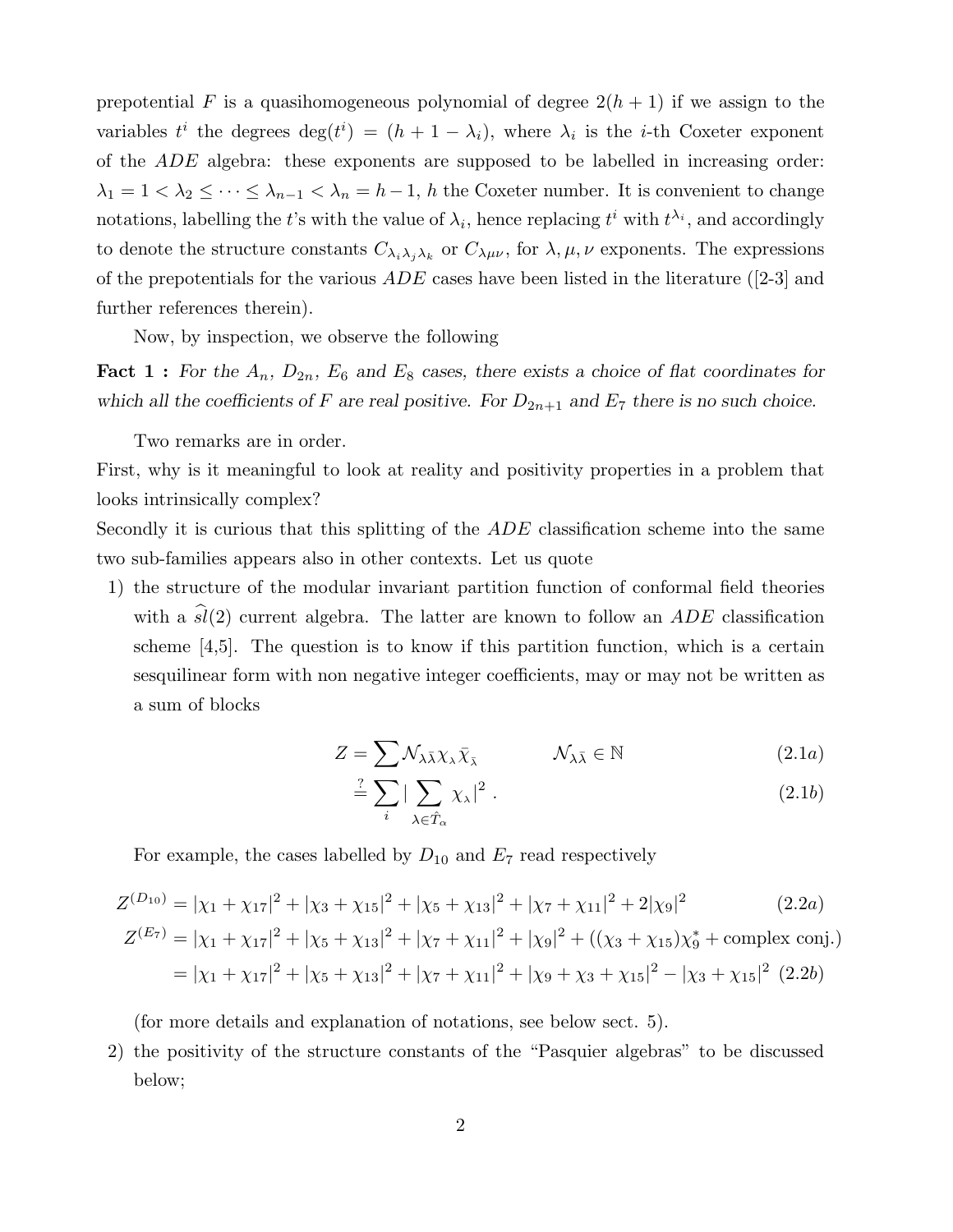- 3) the existence or non-existence of a "flat connection" on the path algebra on the Dynkin diagram [6];
- 4) the positivity of the coefficients of the prepotential just discussed;
- 5) the positivity properties of the coefficients of the factors of the Poincaré polynomial of the local (or "chiral") ring of the singularity. Let us discuss briefly this latest aspect, as it does not seem to be generally known. For any of the ADE singularities, let p denote the minimal number of non morsian variables  $X_i$  that enter the singular polynomial. Let us write the Poincaré polynomial in the form

$$
P(t) = \prod_{i=1}^{p} \frac{(1 - t^{h - \deg(X_i))}}{(1 - t^{\deg(X_i)})}
$$
\n(2.3)

in terms of the degrees of the variables  $X_i$  and of the Coxeter number h, equal to the degree of the singular polynomial.

|              | h,            | $\boldsymbol{v}$ | $\{\deg(X_i)\}\$ | exponents $\lambda$                 |
|--------------|---------------|------------------|------------------|-------------------------------------|
| $A_n$        | $n+1$         |                  |                  | $1, 2, \cdots, n$                   |
| $D_{\ell+2}$ | $2(\ell + 1)$ |                  | $2,\ell$         | $1, 3, \cdots, 2\ell + 1, \ell + 1$ |
| $E_6$        | 12            |                  | 3.4              | 1, 4, 5, 7, 8, 11                   |
| $E_7$        | 18            | 2                | 4.6              | 1, 5, 7, 9, 11, 13, 17              |
| $E_8$        | 30            |                  | 6,10             | 1, 7, 11, 13, 17, 19, 23, 29        |

It is then an easy and amusing exercise to check that  $P(t)$  may be written as a product of p factors with positive coefficients only in the first subfamily. (I owe this observation to M. Bauer [7]). This is somehow the multiplicative counterpart of the property 1) mentionned above.

The interesting thing is that the simultaneous occurrence of several of these properties seem to extend beyond the ADE case discussed here. The status of these various occurences is however not the same. I think it is fair to say that 1) is the best understood, as it is related to a structural property of the underlying conformal field theory. 2) is related to 4) as we shall see soon, but I doubt that 4) may be extended beyond the case of simple singularities, as the prepotential is then no longer a polynomial. Finally it seems that 5) does not generalize: for some singularities believed to be in correspondence with some conformal field theory, property 5) may fail while 1) and 2) are true (for example, the singularity associated with the fusion potential of  $\hat{sl}(4)_4$ .

In fact we are not going to make use of Fact 1 for generic **t**, but only for a particular case, obtained by the so-called Chebishev specialization. This refers to the deformation of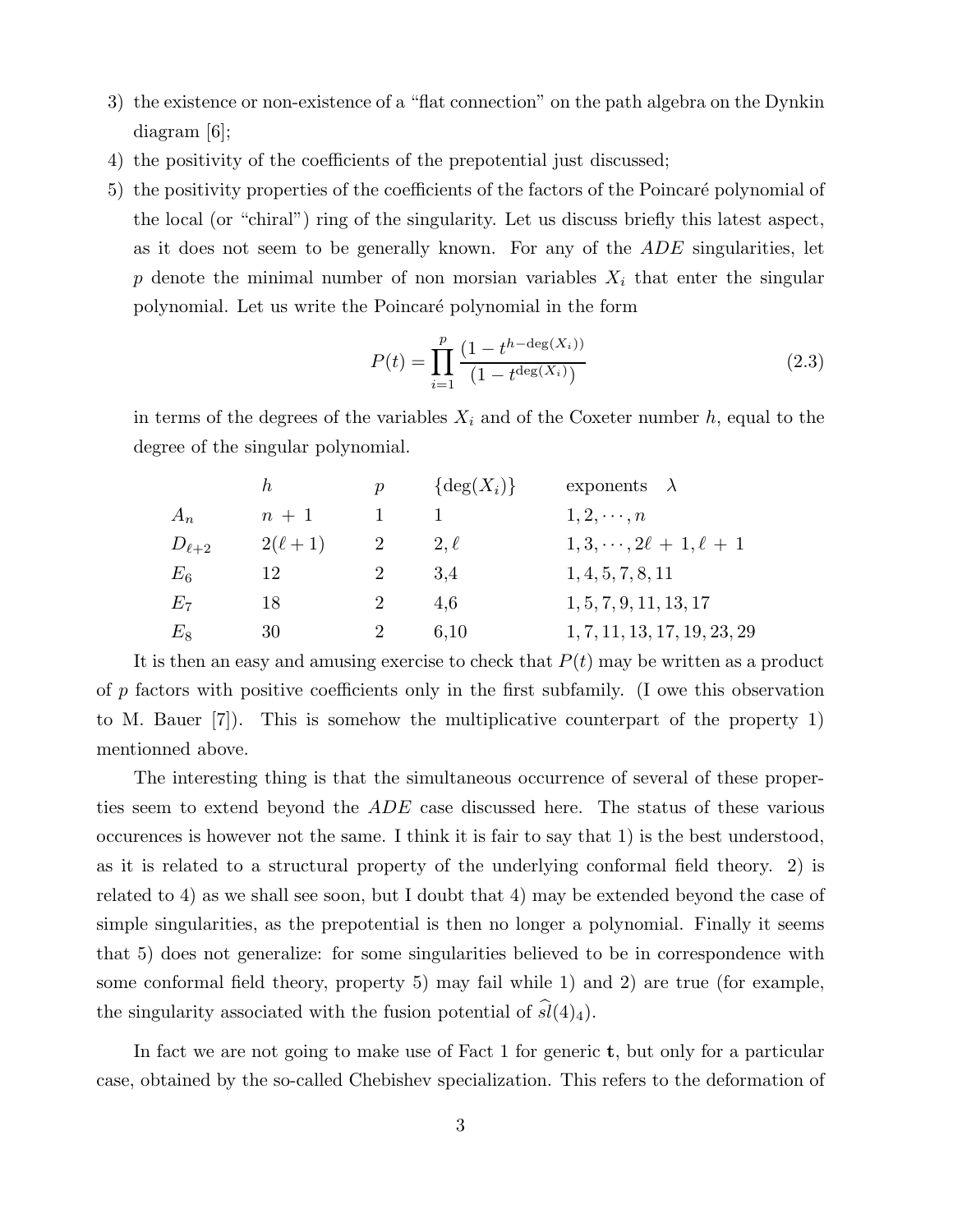the  $ADE$  singularity for which all the flat coordinates but the one,  $t<sup>n</sup>$ , with the smallest degree deg( $t<sup>n</sup>$ ) = 2, (the largest exponent  $\lambda_n = h-1$ ), i.e. the "less relevant" in the language of physics, is kept non zero. As it is the only parameter in the homogeneous deformed polynomial  $W(X_1, \dots, X_p, t^n)$ , one may rescale it to  $t^n = 1$ . The origin of the denomination is that for the  $A_n$  case, the deformed polynomial reads then  $W_{A_n}(X_1; t^n = 1) = T_{n+1}(X_1)$ , with  $T_{n+1}(x)$  the degree  $n+1$  Chebishev polynomial of first kind,  $T_{n+1}(x) = 2\cos((n+1)\theta)$ if  $x = 2 \cos \theta$ .

We also need some notations on the  $ADE$  Dynkin diagrams. Let  $G_{ab}$  denote the adjacency matrix of the Dynkin diagram under consideration:  $a, b = 1, \dots, n$  label the vertices. The corresponding Cartan matrix is  $C_{ab} = 2\delta_{ab} - G_{ab}$ . The eigenvectors  $\psi^{(\lambda)}$ and eigenvalues of these symmetric matrices are indexed by the Coxeter exponents  $\lambda$ ,

$$
G_{ab}\psi_b^{(\lambda)} = 2\cos\frac{\pi\lambda}{h}\psi_a^{(\lambda)}.
$$
\n(2.4)

The  $\psi^{(\lambda)}$  may be chosen orthonormal.

Then we can state the

Fact 2: The structure constants of the chiral ring in the Chebishev specialization are diagonalized by the  $\psi^{(\lambda)}$ 

$$
M_{\lambda\mu}^{\ \nu} := C_{\lambda\mu}^{\ \nu}(t^n = 1) = \sum_{a} \frac{\psi_a^{(\lambda)}\psi_a^{(\mu)}\psi_a^{(\nu)*}}{\psi_a^{(1)}}
$$
(2.5)

Here I have introduced the notation  $M$  to be used in the forthcoming discussion. In the denominator of the right hand side, there appears the exponent 1, that yields the largest eigenvalue of the matrix  $G$ . By the Perron-Frobenius theorem, all the components of  $\psi^{(1)}$  are non vanishing and of the same sign.

Fact 2 is not a surprise in the  $A_n$  case, where it follows from the combined work of Verlinde [8] and Gepner [9]. Indeed the above structure constants reduce then to the fusion coefficients of the  $\hat{sl}(2)$  algebra, for a value of the level (central extension) equal to  $k = n - 1$ , and the latter are known to have an interpretation in terms of the chiral ring of a topological field theory. For the other  $D$  and  $E$  cases, the observation was made (in essence, not quite in these terms) by Lerche and Warner [10], and made more systematic and extended in [3].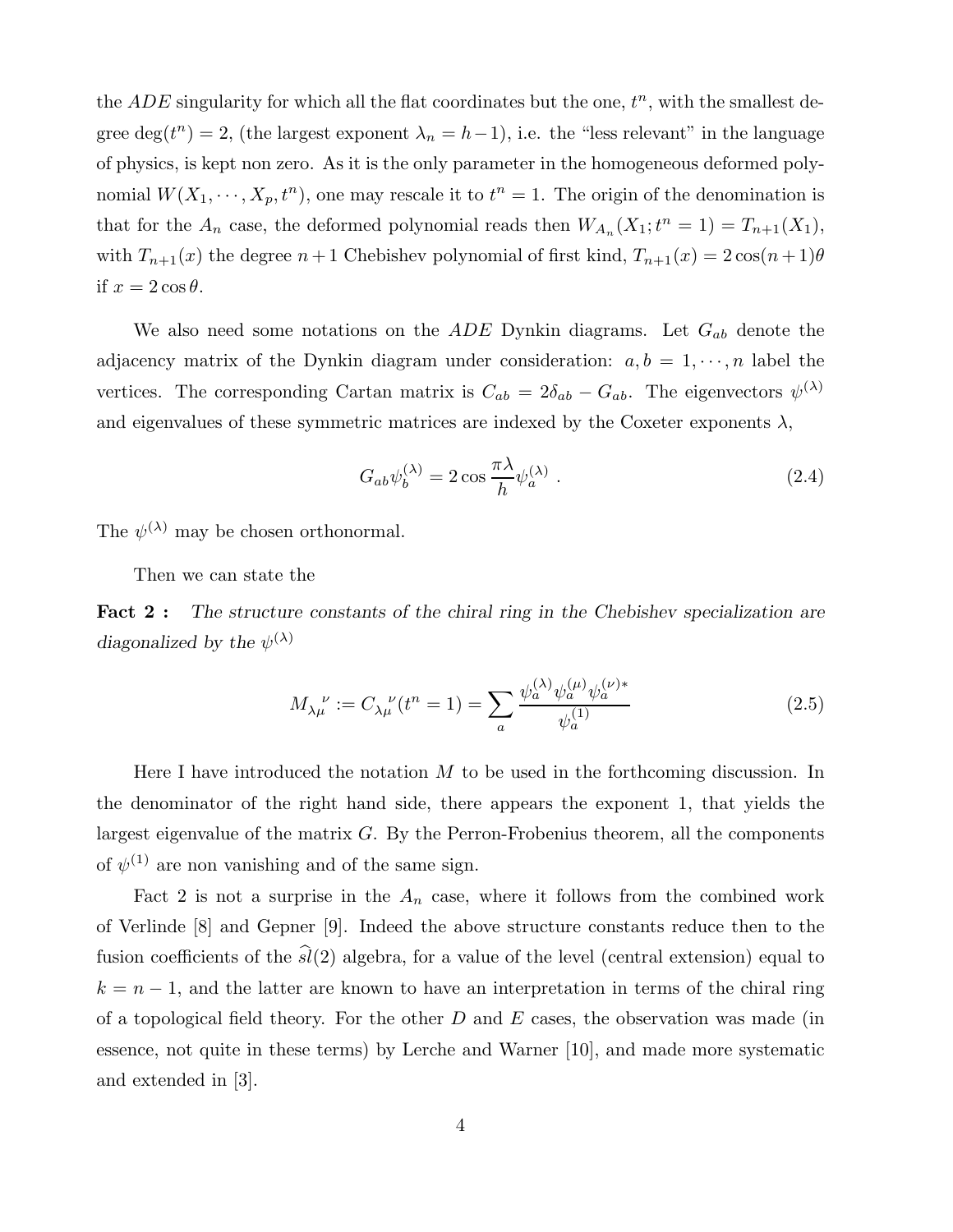The previous formula suggests to consider also the dual algebra (we shall see below that the word "dual" is legitimate), with structure constants

$$
N_{ab}^c := \sum_{\lambda} \frac{\psi_a^{(\lambda)} \psi_b^{(\lambda)} \psi_c^{(\lambda)*}}{\psi_1^{(\lambda)}}
$$
\n(2.6)

where the sum runs over the exponents  $\lambda$  of the case at hand. This definition depends on a choice of a vertex denoted 1 for which all the  $\psi_1^{(\lambda)}$  $\binom{1}{1}$  are non-vanishing. Such a vertex exists for all the ADE cases. There may remain, however, some arbitrariness in the choice of that vertex 1 and also, in the case  $D_{2n}$  for which an exponent occurs with multiplicity 2, in the choice of the basis  $\psi_a^{(\lambda)}$ . Now comes the

**Fact 3:** For the  $A_n$ ,  $D_{2n}$ ,  $E_6$  and  $E_8$  cases, there exists a choice of vertex 1 and of the basis  $\psi_a^{(\lambda)}$  such that the structure constants  $M_{\lambda\mu}^{\ \ \nu}$  and  $N_{ab}^{\ \ c}$  are all non negative. For the cases  $D_{2n+1}$  and  $E_7$ , there exists no such choice.

Note that the non-negativity of the M is a simple consequence of Fact 1 ∩ Fact 2. For the ADE cases, the numbers N turn out to be integers (with an adequate choice of 1 and the basis). The interpretation of these numbers in the various contexts in which they occur (conformal field theories, topological theories and singularities, lattice models) has remained elusive so far. In contrast, the M that are in general non integers but rather algebraic numbers, have such an interpretation: they give the structure constants of the chiral ring of the Chebishev specialization, as just explained; in the context of conformal field theories and integrable lattice models, they give the coupling constants of field operators  $[11]$ ,  $[8]$ ,  $[12]$ . It is in that context that this algebra was first introduced by Pasquier [11], whence the name of Pasquier algebras that I give to the pair of M and N algebras.

# 3. C-algebras

#### 3.1. Definitions and examples

The appropriate language to discuss these Pasquier algebras is that of C-algebras, ("C" for character), introduced in the 40's by Kawada and recently reviewed and revived by Bannai and Ito [13].

**Definition :** An algebra  $\mathfrak A$  over  $\mathbb C$  with a given basis  $x_1, \dots, x_n$ , is a C-algebra if it satisfies the following axioms: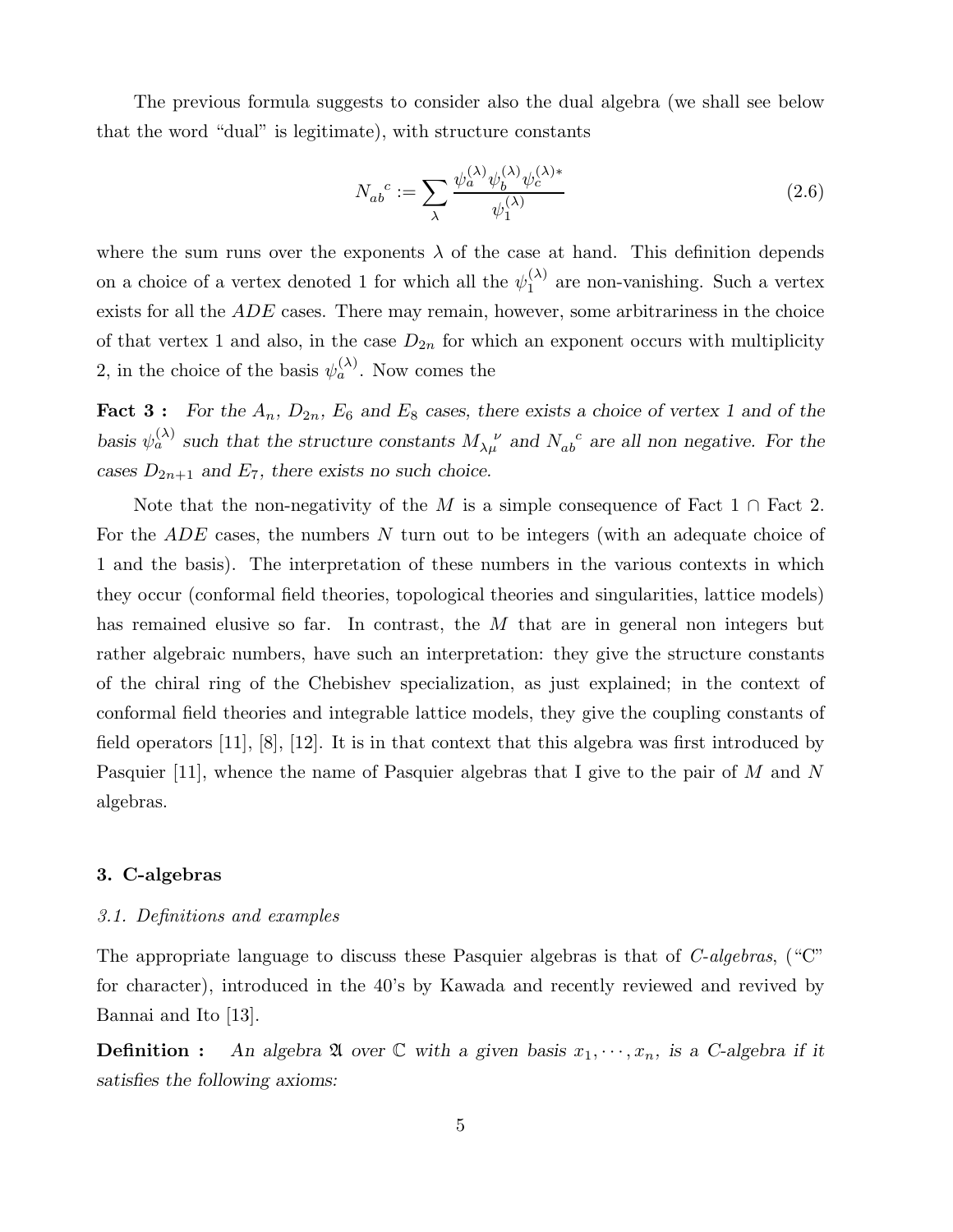- i) it is a commutative and associative algebra with real structure constants  $p_{ab}^{\,c}$ , i.e.  $x_a.x_b = \sum_c p_{ab}^c x_c;$
- ii) it has an identity element, denoted  $x_1$ , i.e.  $p_{1a}^{\phantom{1b}b} = \delta_{ab}$ ;
- iii) there is an involution on the generators  $x_a \mapsto x_{\bar{a}}$  that is an automorphism of the algebra, i.e.  $p_{ab}^c = p_{\bar{a}\bar{b}}^c$ ;
- iv)  $p_{ab}^{-1} = k_a \delta_{a\bar{b}}$ , with  $k_a$  a real positive number  $k_a > 0$ ;
- v) the  $k_a$  form a one-dimensional representation of the algebra.

Among the various consequences of these axioms, is the fact that  $\mathfrak A$  is semi-simple. There are n one-dimensional representations of the algebra, that we label by an index  $\lambda$ taking *n* values :  $x_a \mapsto p_a(\lambda) \in \mathbb{C}$ . The value  $\lambda = 1$  refers to the special representation of axiom v):  $p_a(1) = k_a$ . If  $e_{\lambda}$  denote the corresponding idempotents, one may decompose  $x_a = \sum_{\lambda} p_a(\lambda) e_{\lambda}$ . The matrix  $p_a(\lambda)$  is invertible, let  $q_{\lambda}(a)$  denote the matrix such that  $\sum_{\lambda} p_a(\lambda) q_{\lambda}(b) = \kappa \delta_{ab}, \ \kappa := \sum_a k_a.$  More explicitly, the matrices  $P_a$  of elements  $(P_a)_b^{\ c} = \sqrt{\frac{k_c}{k_b}}$  $\frac{k_c}{k_b} p_{ab}^c$  form a representation of the algebra  $\mathfrak{A}$ . They are normal and commuting, and thus diagonalizable in a common orthonormal basis  $\psi_a^{(\lambda)}$ . All  $\psi_1^{(\lambda)}$  $\chi_1^{(\lambda)}$  and  $\psi_a^{(1)}$  are non vanishing and may thus be chosen real positive. One may write

$$
p_{ab}^{c} = \sqrt{\frac{k_{a}k_{b}}{k_{c}}} \sum_{\lambda} \frac{\psi_{a}^{(\lambda)}\psi_{b}^{(\lambda)}\psi_{c}^{(\lambda)*}}{\psi_{1}^{(\lambda)}}
$$
  

$$
\sqrt{k_{a}} = \frac{\psi_{a}^{(1)}}{\psi_{1}^{(1)}}
$$
  

$$
p_{a}(\lambda) = \frac{\psi_{a}^{(\lambda)}\psi_{a}^{(1)}}{\psi_{1}^{(\lambda)}\psi_{1}^{(1)}}
$$
  

$$
q_{\lambda}(a) = \frac{\psi_{a}^{(\lambda)*}\psi_{1}^{(\lambda)}}{\psi_{a}^{(1)}\psi_{1}^{(1)}}
$$
  
(3.1)

and let  $k_{\lambda}$  be such that

$$
\sqrt{\hat{k}_{\lambda}} = \frac{\psi_1^{(\lambda)}}{\psi_1^{(1)}} . \tag{3.2}
$$

One may then show that the dual  $\mathfrak{A}$  of  $\mathfrak{A}$ , defined as the set of linear maps from  $\mathfrak{A}$  into  $\mathbb{C}$ , is endowed with a structure of C-algebra: its basis is labelled by the  $\lambda$ , its one dimensional representations are provided by the  $q_{\lambda}(a)$ , among which  $q_{\lambda}(1) = \hat{k}_{\lambda}$  are positive, and the structure constants of the algebra are

$$
q_{\lambda\mu}^{\ \nu} = \sqrt{\frac{\hat{k}_{\lambda}\hat{k}_{\mu}}{\hat{k}_{\nu}}} \sum_{a} \frac{\psi_{a}^{(\lambda)}\psi_{a}^{(\mu)}\psi_{a}^{(\nu)*}}{\psi_{a}^{(1)}}.
$$
 (3.3)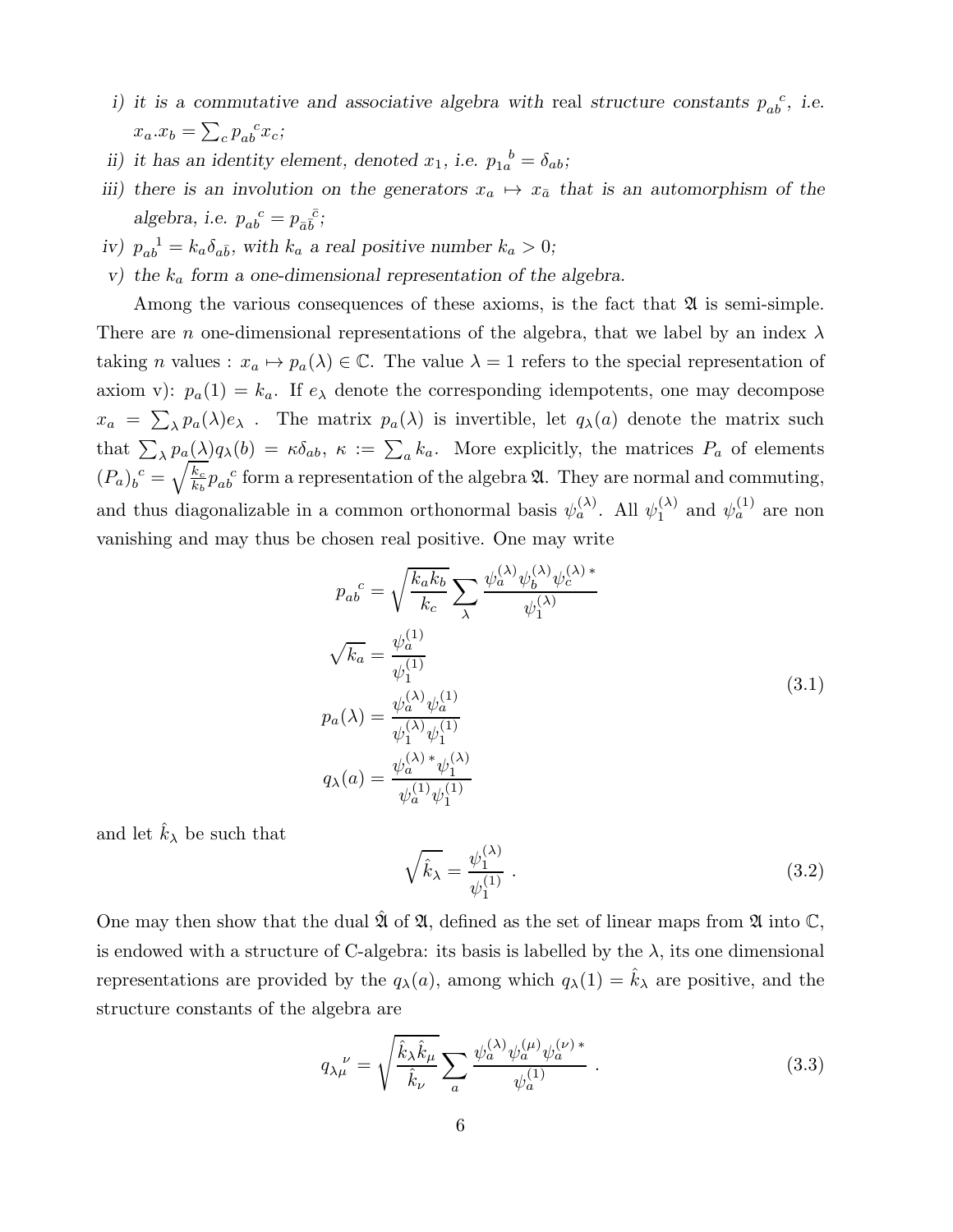The  $k_a$  and  $\hat{k}_\lambda$  are called the Krein parameters of the algebras. They satisfy  $\kappa = \sum_a k_a =$  $\sum_{\lambda} \hat{k}_{\lambda} = 1/\psi_1^{(1)2}.$ 

Alternatively, one may regard this dual  $\hat{\mathfrak{A}}$  as a second C-algebra structure on  $\mathfrak{A}$ , with basis  $\kappa e_\lambda$  and idempotents  $x_a$ . To recapitulate,  $\mathfrak A$  is endowed with a pair of dual Calgebra structures, one with multiplication ., structure constants  $p_{ab}^{\,c}$  in the basis  $x_a$ , and idempotents  $e_{\lambda}$ , and the other with multiplication  $\circ$ , structure constants  $q_{\lambda\mu}^{\nu}$  in the basis  $\kappa e_{\lambda}$  and idempotents  $x_a$ 

$$
x_a.x_b = \sum_c p_{ab}^c x_c , \qquad e_{\lambda} . e_{\mu} = \delta_{\lambda \mu} e_{\lambda}
$$
  

$$
\kappa e_{\lambda} \circ \kappa e_{\mu} = \sum_{\nu} q_{\lambda \mu}^{\ \nu} \kappa e_{\nu} , \qquad x_a \circ x_b = \delta_{ab} x_a .
$$
 (3.4)

## Examples:

1. Character and class algebras of a finite group. Let  $\Gamma$  be a finite group,  $C_a$  denote its equivalence classes,  $(\rho)$  its irreducible representations,  $\chi^{(\rho)}$  their characters,  $\chi^{(\rho)}_a$  the value of these characters on class a;  $a = 1$  refers to the class of the identity,  $\rho = 1$  to the identity representation;  $d_{\rho} = \chi_1^{(\rho)}$  $\binom{p}{1}$  is the dimension of representation  $\rho$ . One has two dual algebras

$$
C_a C_b = C_{ab}{}^c C_c
$$
  

$$
\chi^{(\lambda)} \chi^{(\mu)} = K^{\lambda \mu}_{\ \nu} \chi^{(\nu)}.
$$
 (3.5)

Introducing the  $\widehat{\chi}_a^{\lambda} = \sqrt{\frac{|C_a|}{|\Gamma|}}$  $\frac{C_a}{|\Gamma|} \chi_a^{(\lambda)}$ , orthonormal by virtue of the standard orthogonality and completeness relations of characters, one may write

$$
p_{ab}^{\ \ c} = C_{ab}^{\ \ c} = \sqrt{\frac{|C_a||C_b|}{|C_c|}} \sum_{\lambda} \frac{\hat{\chi}_a^{(\lambda)} \hat{\chi}_b^{(\lambda)} \hat{\chi}_c^{(\lambda)*}}{\hat{\chi}_1^{(\lambda)}}
$$

$$
q_{\lambda\mu}^{\ \nu} = \frac{d_{\lambda}d_{\mu}}{d_{\nu}} K^{\lambda\mu}_{\ \ \nu} = \frac{d_{\lambda}d_{\mu}}{d_{\nu}} \sum_a \frac{\hat{\chi}_a^{(\lambda)} \hat{\chi}_a^{(\mu)} \hat{\chi}_a^{(\nu)*}}{\hat{\chi}_a^{(1)}}
$$
(3.6)

The two dual algebras have integer Krein parameters  $k_a = |C_a|$ ,  $\hat{k}_{\lambda} = d_{\lambda}^2$  with the well known relation  $|\Gamma| = \sum k_a = \sum \hat{k}_{\lambda} = \sum d_{\lambda}^2$ .

2. The Pasquier algebras introduced above are obviously a pair of dual C-algebras. The structure constants  $p_{ab}^{\quad c}$  and  $q_{\lambda\mu}^{\quad \nu}$  are respectively proportional to  $N_{ab}^{\quad c}$  and  $M_{\lambda\mu}^{\quad \nu}$ , as indicated in (3.1) and (3.3). In that case, in contrast with example 1, the Krein parameters are not integers. Among these Pasquier algebras, there are the fusion algebras of affine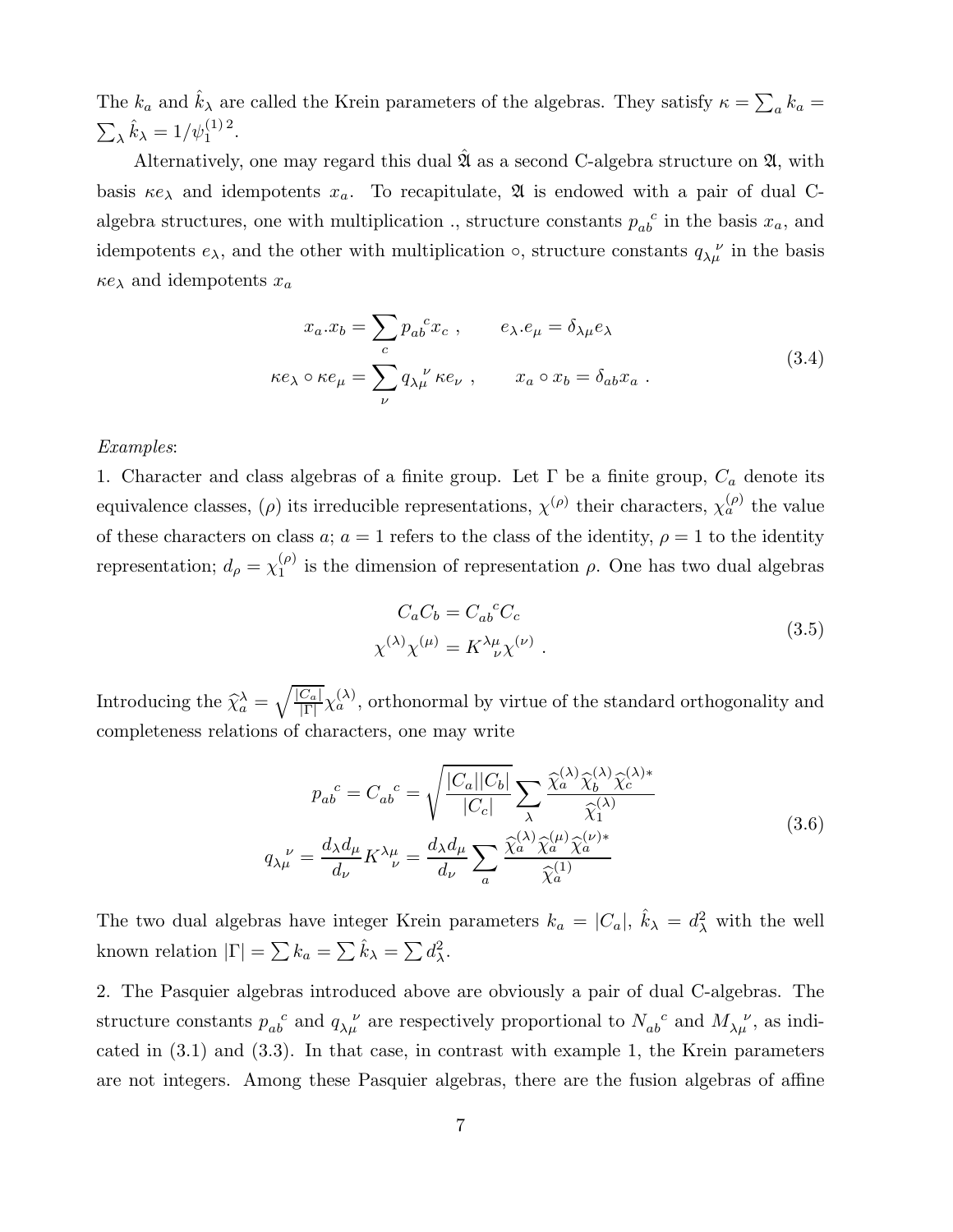algebras  $\hat{\mathfrak{g}}$ . In that case, the two dual algebras are in fact isomorphic: this is due to the fact that according to the Verlinde formula, the diagonalizing matrix is the symmetric unitary matrix  $S$  of modular transformations of the affine characters  $[8]$ . Also, in that case, the Krein parameters are equal to  $\hat{k}_{\lambda} = \left(\frac{S_{1\lambda}}{S_{11}}\right)^2$ , that is  $\hat{k}_{\lambda} = D_{\lambda}^2$ , the square of the quantum dimension of the corresponding representation of  $\hat{\mathfrak{g}}$ . This is thus a quantum deformation of the finite group situation of the previous example.

## 3.2. C-subalgebras

One then defines C-subalgebras of a C-algebra :

**Definition :** Given a C-algebra with a basis  $\{x_a\}$ ,  $a = 1, \dots, n$ , a C-subalgebra is a Calgebra generated by a subset of the  $x_a$ ,  $a \in T$ ,  $T \subset \{1, \dots, n\}$ , closed under multiplication, i.e. if  $a, b \in T$ ,  $p_{ab}^c \neq 0$  only if  $c \in T$ .

Note that this condition implies that  $T$  contains 1 and is stable under the involution  $a \mapsto \bar{a}$  [13].

We shall be mainly interested in the situation where the two dual algebras have non negative structure constants. Then there is a remarkable theorem that tells us that the existence of a C-subalgebra in  $\mathfrak A$  implies the existence of a C-subalgebra in the dual. More precisely, suppose  $\mathfrak{A}$  has a C-subalgebra  $\mathfrak{A}_T$  associated with a subset T. One may then define an equivalence relation  $a \sim b$  if  $\exists c \in T : p_{ac}^{\ b} \neq 0$ , and there is a partition of the set  $\{1, 2, \dots n\}$  into equivalence classes,  $T_i$ ,  $i = 1, \dots, p$ ,  $T_1 \equiv T$ . Let  $\rho = \sum_{a \in T} k_a$  and let  $X_i := \sum_{a \in T_i} x_a$ . One also defines the subset  $\hat{T}$  of the dual basis by the decomposition of  $X_1 = \sum_T x_a$  into idempotents  $X_1 = \rho \sum_{\lambda \in \hat{T}} e_{\lambda}$ .

**Theorem** (Bannai-Ito [13], theorem 9.9): Consider a C-algebra  $\mathfrak A$  with non negative structure constants  $p_{ab}^c$  and  $q_{\lambda\mu}^{\nu}$ . With the notations just introduced,

- i) the  $\frac{1}{\rho}X_i$ ,  $i=1,\dots,p$ , generate themselves a C-algebra, called the quotient C-algebra  $\mathfrak{A}/\mathfrak{A}_T$ , with a product inherited from  $\mathfrak{A}$ ;
- ii) the  $\kappa e_{\lambda}$ , for  $\lambda \in \hat{T}$ , generate a C-subalgebra  $\hat{\mathfrak{A}}_{\hat{T}}$  of the dual algebra  $\hat{\mathfrak{A}}$ ;
- iii) these two C-algebras are dual to one another.

Thus one has a dual pattern of subsets  $T$  and  $\hat{T}$ , of C-subalgebras  $\mathfrak{A}_T$  and  $\hat{\mathfrak{A}}_{\hat{T}}$ , and of quotients  $\mathfrak{A}/\mathfrak{A}_T$  and  $\hat{\mathfrak{A}}/\hat{\mathfrak{A}}_{\hat{T}}$  with the isomorphisms  $\widehat{\mathfrak{A}/\mathfrak{A}_T}\cong \hat{\mathfrak{A}}_{\hat{T}}$  and vice versa  $\hat{\mathfrak{A}}/\hat{\mathfrak{A}}_{\hat{T}}\cong \widehat{\mathfrak{A}_T}.$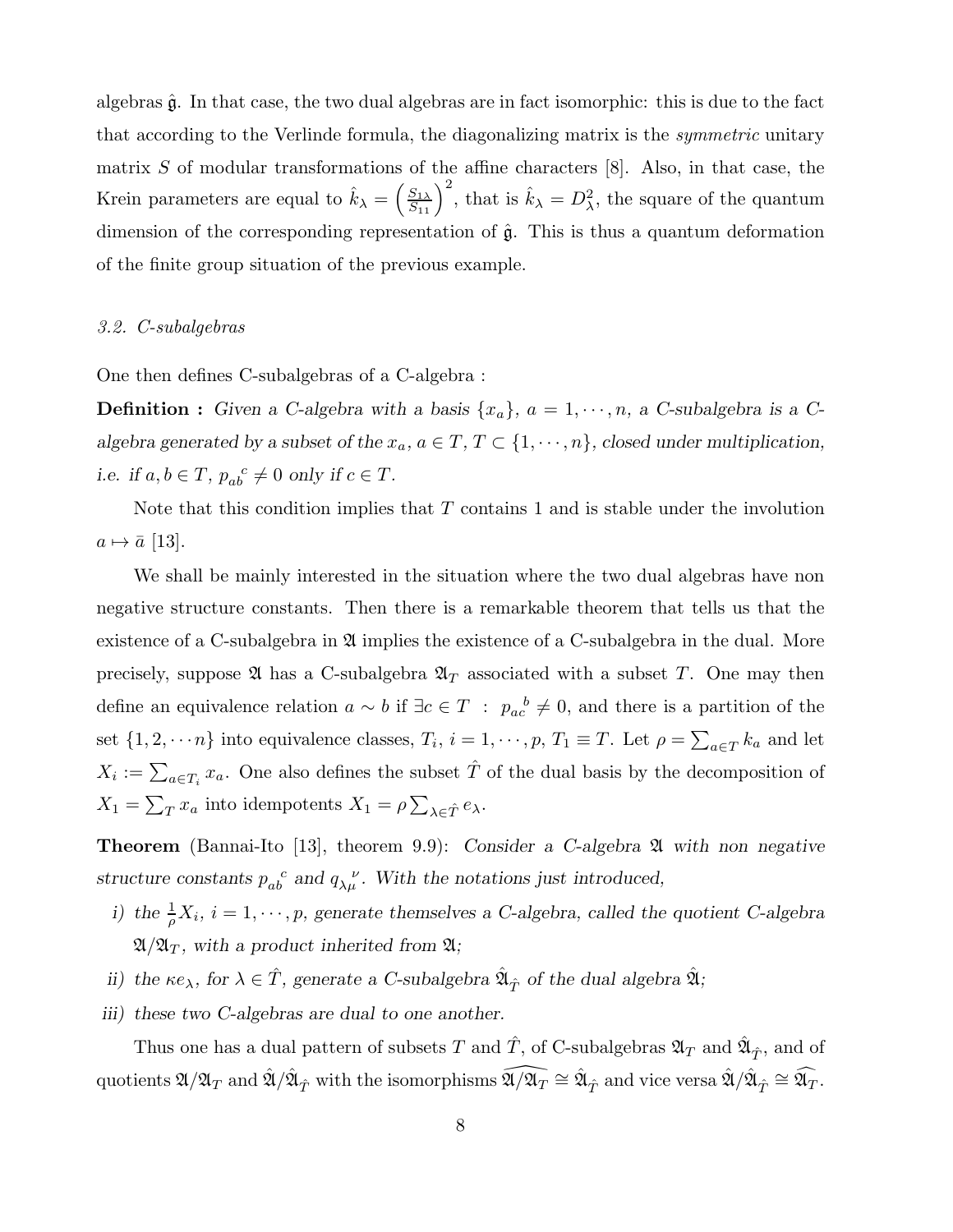One proves also that all  $X_i$  may be expanded on the  $e_\lambda$ ,  $\lambda \in \hat{T}$ , and conversely. Recalling that  $x_a = \sum_{\lambda} p_a(\lambda) e_{\lambda}$  and  $\kappa e_{\lambda} = \sum_a q_{\lambda}(a) x_a$ , with expressions of  $p_a(\lambda)$  and  $q_{\lambda}(a)$  given in (3.1), we find that

$$
\sum_{a \in T_i} p_a(\lambda) = 0 \quad \text{if } \lambda \notin \hat{T}
$$
  
\nthus 
$$
\sum_{a \in T_i} \psi_a^{(\lambda)} \psi_a^{(1)} = 0 \quad \text{if } \lambda \notin \hat{T}
$$
  
\nfor  $\lambda \in \hat{T}$   $q_\lambda(a) = \frac{\psi_a^{(\lambda)*} \psi_1^{(\lambda)}}{\psi_a^{(1)}} \quad \text{independent of } a \in T_i$ . (3.7)

These two conditions may be conveniently assembled into a single one

$$
\forall \lambda, \forall T_i, \forall a \in T_i \qquad \sum_{b \in T_i} \psi_b^{(\lambda)} \psi_b^{(1)} = \delta_{\lambda \in \hat{T}} \frac{\psi_a^{(\lambda)}}{\psi_a^{(1)}} \sum_{b \in T_i} (\psi_b^{(1)})^2 , \qquad (3.8)
$$

a form that will be useful in the sequel. It is also easy to write explicitly the expressions of the structure constants of the quotient algebras. For example, from  $X_i = \sum_{a \in T_i} x_a$  it follows that  $\frac{1}{\rho}X_i.\frac{1}{\rho}$  $\frac{1}{\rho}X_j=\sum_k{{\bf p}_{ij}}^k\frac{1}{\rho}$  $\frac{1}{\rho}X_k$  with

$$
\mathbf{p}_{ij}^{k} = \frac{1}{\rho} \sum_{c \in T_k} p_{ab}^{c} , \ \forall a \in T_i, b \in T_j .
$$
 (3.9)

In the following two sections, I shall present two applications of this theorem. The first deals with reflection groups and their folding, the second with conformal field theories. The first starts with C-subalgebras of the  $M$  algebra (subject to an additional constraint), the second with those of the N algebra.

#### 4. Folding of ADE Dynkin diagrams

# 4.1. The problem

It is well known that non simply laced Dynkin diagrams (of type  $B_n, C_n, F_4, G_2$ ) may be obtained by folding the simply laced ones, using the symmetries of the original diagram. The extension to Coxeter diagrams of  $H$  or  $I$  type, associated with the non-crystallographic Coxeter groups, seems more recent [14,15]. In all these works, one is given a simply laced Dynkin diagram describing the scalar products of a set of simple roots  $\{\alpha_a\}$ ,  $a = 1, \dots, n$ , according to

$$
(\alpha_a, \alpha_b) = 2\delta_{ab} - G_{ab} \tag{4.1}
$$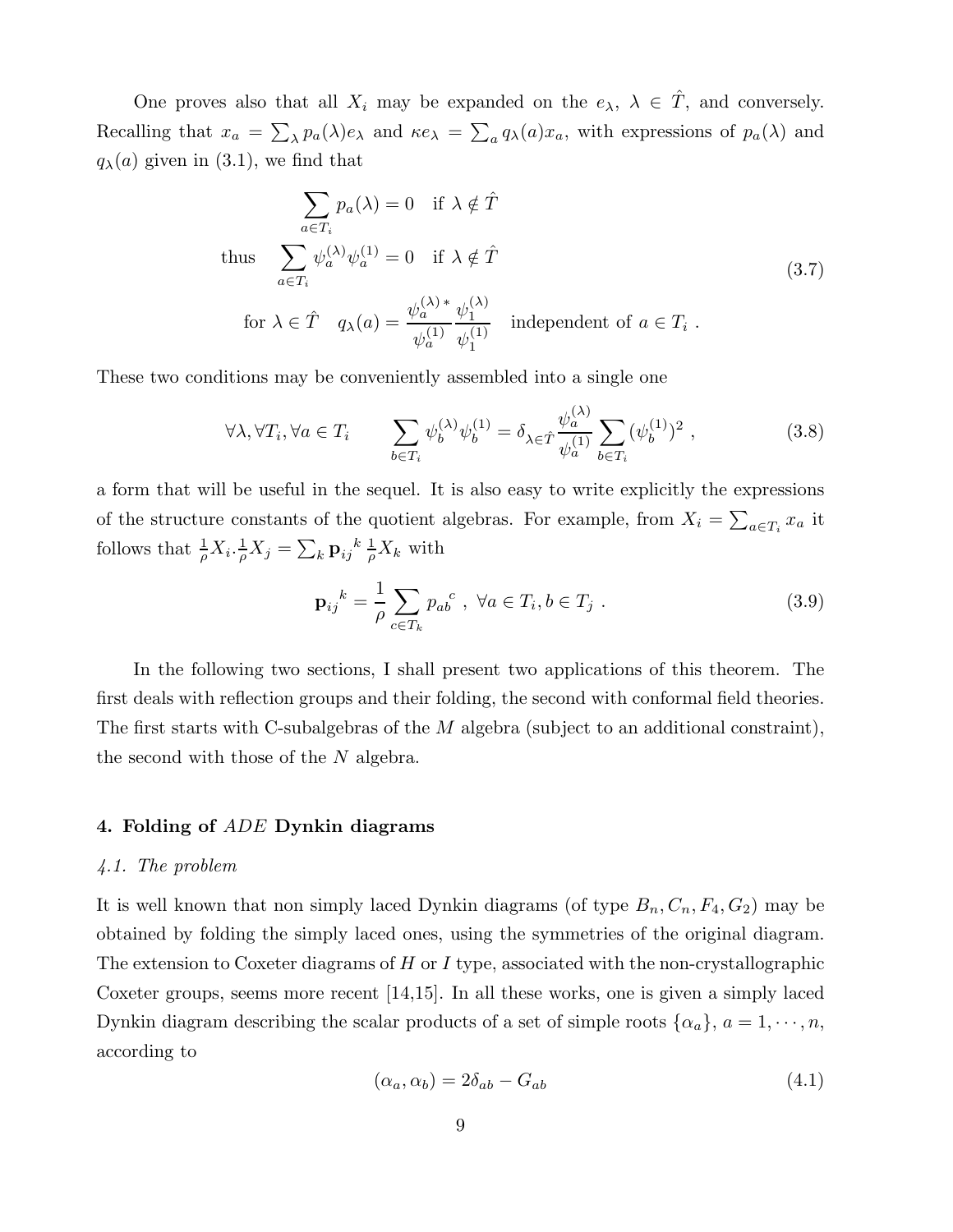$(G$  the adjacency matrix as in  $(2.4)$ ). Then a certain partition is found of this set into subsets  $\{\alpha_a, a \in T_i\}$  of mutually orthogonal roots

$$
(\alpha_a, \alpha_b) = 0 \quad \text{if} \quad a, b \in T_i \tag{4.2}
$$

Let  $S_a$  denote the reflection in the hyperplane orthogonal to  $\alpha_a$  through the origin, and G the group generated by all the  $S_a$ ,  $a = 1, \dots, n$ . Then one forms the products

$$
R_i = \prod_{a \in T_i} S_a \tag{4.3}
$$

in which the order is immaterial, since the  $\alpha$  are orthogonal within the same  $T_i$ , and thus the  $S_a$  commute. The group G' generated by the  $R_i$  is clearly a subgroup of G. Since G is a Coxeter group (of finite order), G' is also of finite order, hence in the  $A - I$  list. The corresponding Coxeter diagram thus results from identifying the vertices of a same block  $T_i$ , while the superscript of an edge  $i-j$ , which yields the order of the element  $R_iR_j$ may be computed easily in terms of the original  $S_a$ . One finds empirically the adequate foldings of the  $A, D, E$  diagrams necessary to manufacture all the others (see Fig. 1). For example, the order 5 of the product  $R_2R_3$  in the diagram  $H_3$ , *i.e.* the smallest power m s.t.  $(S_2S_3S_4S_6)^m = I$  is simply the order of the Coxeter element of the  $A_4$  Coxeter group generated by these four reflections.

As far as I can see, this procedure is, however, empiric, and doesn't say which folding does the job and in which subspace of the original n-dimensional space the subgroup acts. In the fairly different context of topological field theories (tft), a parallel observation was made. Starting from the so-called minimal tft's labelled by  $ADE$  Dynkin diagrams, i.e. solutions of the WDVV equations of the type mentionned in sect. 2, one finds that there are other solutions obtained by restriction of the latter. In such a restriction, only a subset of the flat coordinates t is kept non-vanishing. These non-vanishing t's are labeled by the Coxeter exponents of some non simply laced Coxeter groups [16,17]. These restrictions are consistent with the algebra of the tft, in the sense that they correspond to a sub-algebra of the  $C_{\lambda\mu}^{\ \ \nu}(\mathbf{t})$ . If we consider the Chebishev specialization and recall Fact 2 of sect. 2, this means that the Pasquier algebra  $M$  of the original  $ADE$  diagram admits a sub-algebra, whose generators are labelled by the exponents of a Coxeter group of type  $B, C, F, G - I$ [17].

In fact there is a strong connection between the two observations, and through the theory of C-algebras, one is able to answer the previous objection and determine the folding through the study of the subalgebras of M type.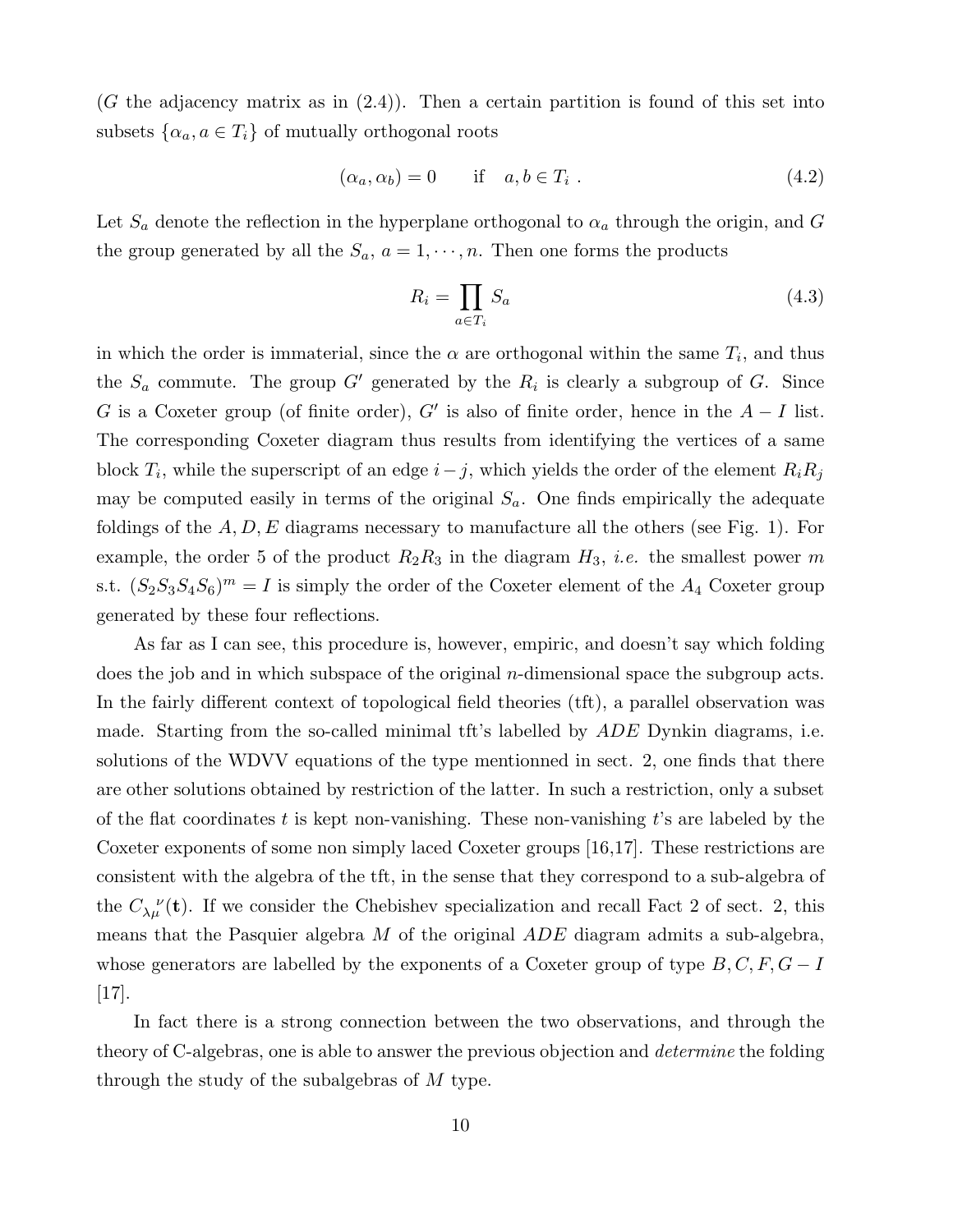# 4.2. From a M-subalgebra to a subgroup

Consider a simply laced ADE Dynkin diagram such that the structure constants M and N are non negative (see Fact 3 of sect. 2). Recall that all Dynkin diagrams may be 2-coloured, *i.e.* their vertices may be assignend a  $\mathbb{Z}_2$  grading  $\tau$ , the "colour", such that  $G_{ab} = 0$  if  $\tau(a) = \tau(b)$ . Now suppose that a subalgebra of the M algebra has been found, *i.e.* a subset  $\hat{T}$  of exponents such that

$$
\lambda, \mu \in \hat{T} \qquad M_{\lambda\mu}^{\ \nu} \neq 0 \Rightarrow \nu \in \hat{T} ; \tag{4.4}
$$

the subset  $\hat{T}$  of exponents is assumed to be stable under  $\lambda \mapsto h - \lambda$ . The positivity condition tells us that we are in the conditions of the theorem of sect. 3.2. Because here we start from a C-subalgebra of the  $M$  (or  $q$ ) algebra, the theorem has to be transposed to its dual version, namely

(i) there is a partition of the set of exponents into equivalence classes  $\hat{T}_{\alpha}$ ,

$$
\mu \sim \nu \quad \text{if} \quad \exists \lambda \in \hat{T}, \ M_{\lambda\mu}^{\ \nu} \neq 0 \tag{4.5}
$$

- (ii) there exists a special subset  $T$  of the dual set of vertices that contains 1;
- (iii) the set T enables one to define a dual equivalence relation:  $b \sim c$  if  $\exists a \in T$  such that  $N_{ab}^c \neq 0$ , and hence a partition of the set of vertices into equivalence classes  $T_i$ ;
- (iv) the relation (3.8) is satisfied.

Now the assumption made above that  $\hat{T}$  is stable under  $\lambda \mapsto h - \lambda$  implies that: (i) the same is true for each class  $\hat{T}_{\alpha}$ ; (ii) the class T contains only vertices a satisfying  $\tau(a) = \tau(1)$ ; (iii) more generally all the vertices within a same class  $T_i$  have the same colour  $\tau$  and thus the corresponding roots are mutually orthogonal. These are trivial consequences of the symmetry of the  $\psi$ 

$$
\psi_a^{(h-\lambda)} = (-1)^{\tau(a)} \psi_a^{(\lambda)} \tag{4.6}
$$

I now claim that with this pattern of subalgebras one may associate a subgroup of G; it is again described by a graph, whose vertices are in one-to-one correspondence with the classes  $T_i$  and whose set of exponents is  $\hat{T}$ . This subgroup is generated by reflections in the hyperplanes orthogonal to some  $\beta$ , that are some linear (real) combinations of the roots  $\alpha$ :

$$
\beta_i = \mathcal{N}_i \sum_{a \in T_i} \psi_a^{(1)} \alpha_a ; \qquad (4.7)
$$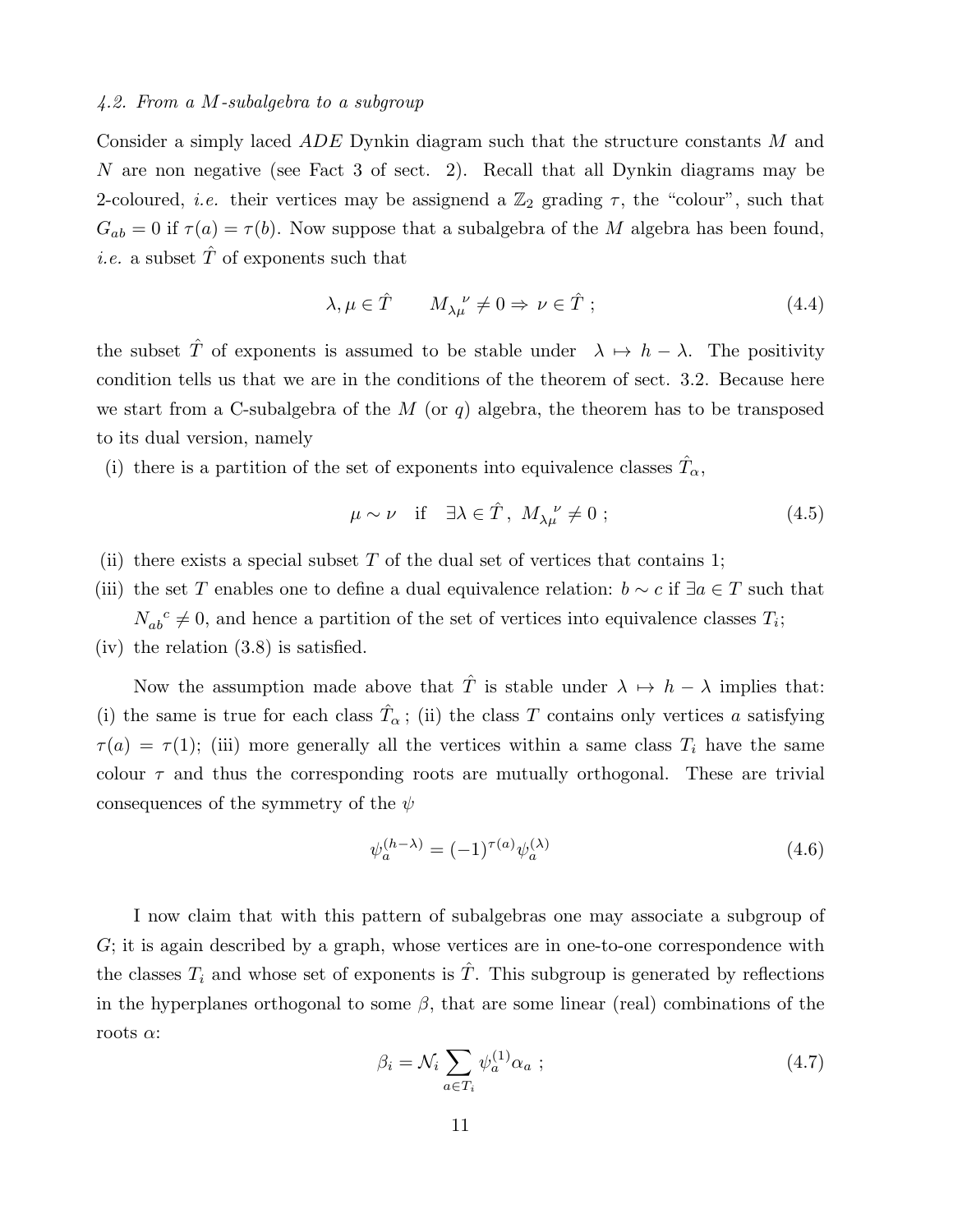the normalisation is adjusted so that  $(\beta_i, \beta_i) = 2$ , namely

$$
\mathcal{N}_i^2 \sum_{a \in T_i} (\psi_a^{(1)})^2 = 1 \tag{4.8}
$$

(since the  $\alpha_a$ ,  $a \in T_i$  are mutually orthogonal). One verifies, using (3.8), that the product  $\prod_{a \in T_i} S_a$  has the same action as the reflection  $R_i$  in the hyperplane orthogonal to  $\beta_i$ , in the subspace spanned by the  $\beta$  [18].

The scalar products of two distinct roots  $\beta_i$  and  $\beta_j$  is non positive, as follows from the same property for the original simple positive roots  $\alpha_a$  and from the positivity of the  $\psi_a^{(1)}$ 

$$
(\beta_i, \beta_j) = \mathcal{N}_i \mathcal{N}_j \sum_{\substack{a \in T_i \\ b \in T_j}} (\alpha_a, \beta_b) \psi_a^{(1)} \psi_b^{(1)} \le 0.
$$

The metric defined on the original roots may be diagonalized by the  $\psi$ 

$$
g_{ab} = (\alpha_a, \alpha_b) = \sum_{\text{exponents } \lambda} g^{(\lambda)} \psi_a^{(\lambda)} \psi_b^{(\lambda) *}, \qquad (4.9)
$$

with  $g^{(\lambda)} = 2 - 2 \cos \frac{\pi \lambda}{h}$ . From the expressions of the new roots  $\beta_i$  it is easy to compute the new metric, making use again of (3.8)

$$
g_{ij} = (\beta_i, \beta_j) = \mathcal{N}_i^{-1} \mathcal{N}_j^{-1} \sum_{\lambda \in \hat{T}} g^{(\lambda)} \frac{\psi_a^{(\lambda)}}{\psi_a^{(1)}} \frac{\psi_b^{(\lambda)*}}{\psi_b^{(1)}} \quad \forall a \in T_i, \forall b \in T_j
$$
  
= 
$$
\sum_{\lambda \in \hat{T}} g^{(\lambda)} \Psi_i^{(\lambda)} \Psi_j^{(\lambda)*}
$$
 (4.10)

in terms of the new eigenvectors

$$
\lambda \in \hat{T} \qquad \Psi_i^{(\lambda)} = \mathcal{N}_i^{-1} \frac{\psi_a^{(\lambda)}}{\psi_a^{(1)}} \quad \forall a \in T_i
$$
\n
$$
= \mathcal{N}_i \sum_{a \in T_i} \psi_a^{(\lambda)} \psi_a^{(1)} \ . \tag{4.11}
$$

These eigenvectors form an orthonormal system of rank  $|T|$ .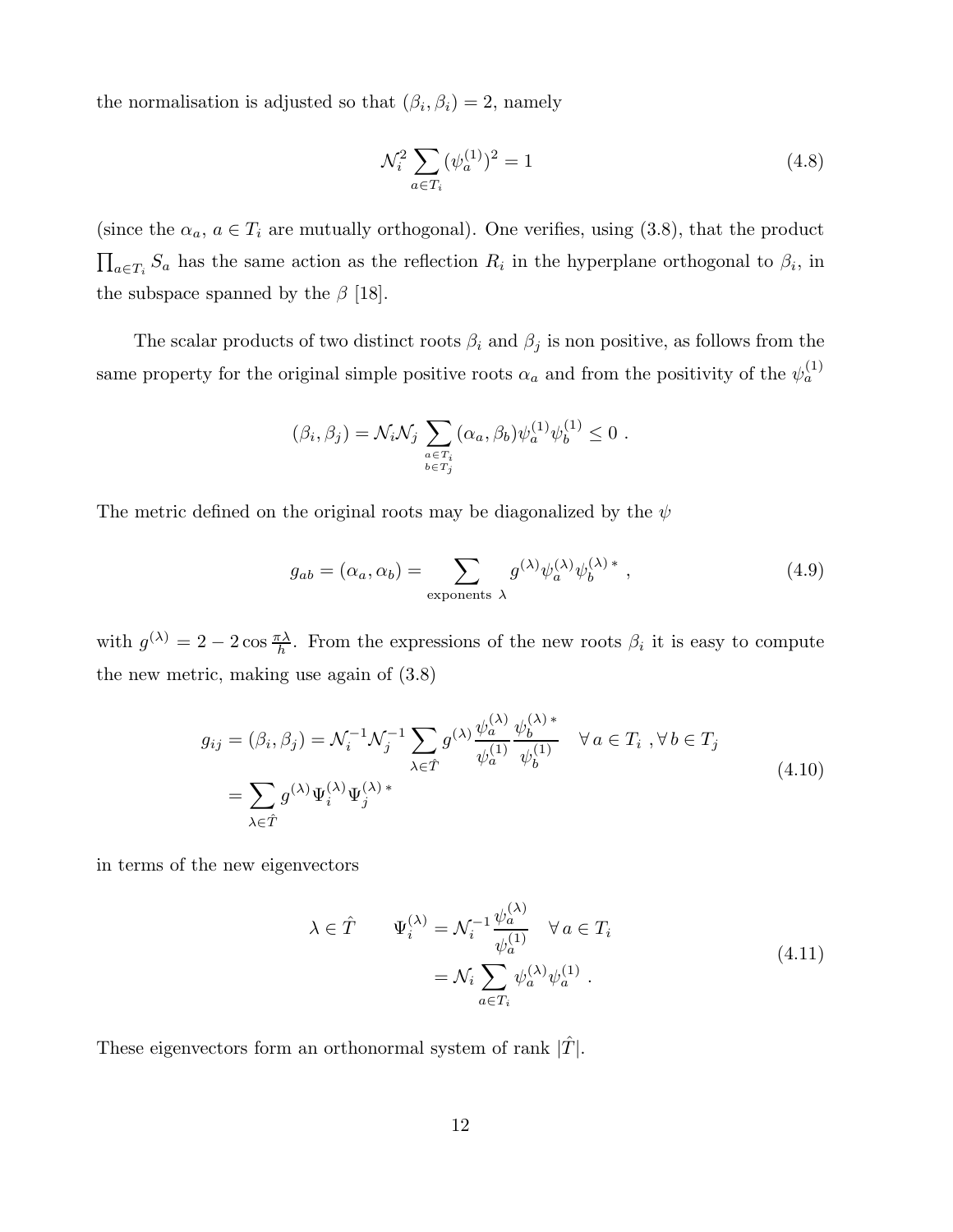

 $Exp = \{1, 2, ..., k+1\}$ 

 $\lambda^{k+2}$  $I_2(k+2)$   $\circ$   $\frac{k+2}{2}$ 

 $\hat{T} = \{1, k+1\}$ 

 $Exp = \{1, 3, 5, 3\}$ 

 $\hat{T} = \{1, 3, ..., 2k+1\}$ 

 $Exp = \{1, 2, ..., 2k+1\}$ 





 $G_2 \quad \circlearrowright$ 









Fig. 1: The folding of ADE Dynkin diagrams of positive type. Classes  $T_i$  of vertices encompass nodes on the same vertical.

13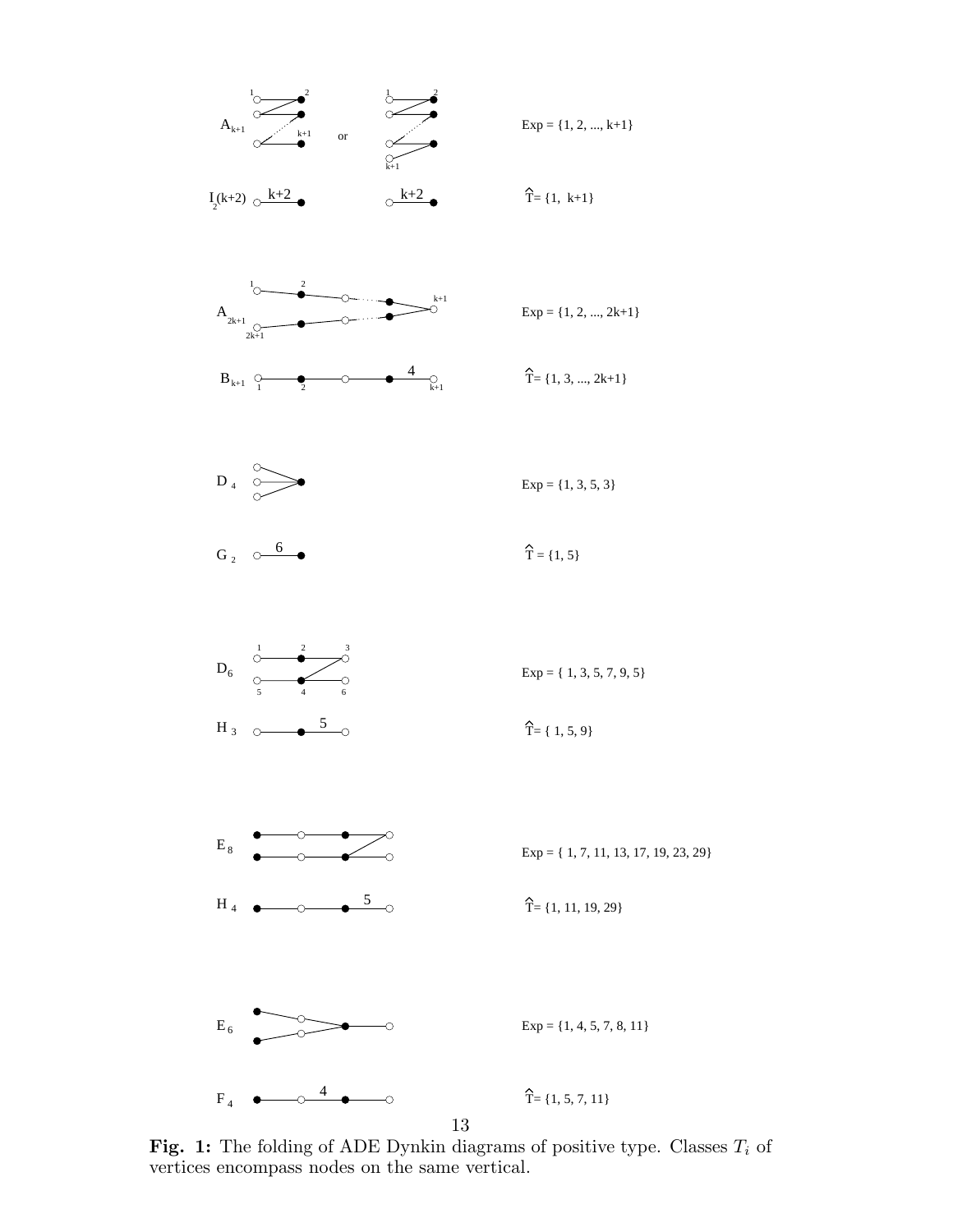# 4.3. Discussion

The reader may wonder what happens in (4.7) if the Perron-Frobenius eigenvector  $\psi^{(1)}$  is changed into another eigenvector. In fact, this has the effect of giving roots of the folded diagram that are simple but not positive.

The result of the procedure is presented in fig. 1. For each simply laced Dynkin diagram of type  $A, D_{2\ell}, E_6$  or  $E_8$ , a systematic search of subalgebra of the M algebra, satisfying the invariance of  $\hat{T}$  under  $\lambda \mapsto h - \lambda$  has been carried out. All cases are not exhibited in the Figures, as there is some redundancy. For example, any diagram of the previous type admits a subalgebra associated with  $\hat{T} = \{1, h - 1\}$ . This corresponds to folding all vertices of a given colour onto one another, resulting in a 2-vertex graph of type  $I_2(h)$ . This has been represented only for  $A_{k+1} \mapsto I_2(k+2)$  or  $D_4 \mapsto G_2 \equiv I_2(6)$ .



Fig. 2: A case of folding which is discarded by the assumption of positivity

By inspection of fig. 1, the reader may convince herself or himself that the procedure is exhaustive, in the sense that all non simply laced Coxeter diagrams, or all Coxeter groups, have been obtained. In fact, one possible folding of  $D_{2p+2}$  into  $C_{2p+1}$  (fig. 2) does not appear in the present discussion. To expose the corresponding M subalgebra of the  $D_{2p+2}$  diagram requires indeed to change the basis of eigenvectors  $\psi$  into another one, in which positivity is lost [12]. In the present case, because of the isomorphism of  $B_n$  and  $C_n$  Coxeter-Weyl groups, this does not hinder the exhaustivity, but we may expect that the extension of the method to more general cases may require relaxing the hypothesis of positivity. We refer the reader to [18] for a discussion of the appropriate extension of the present method.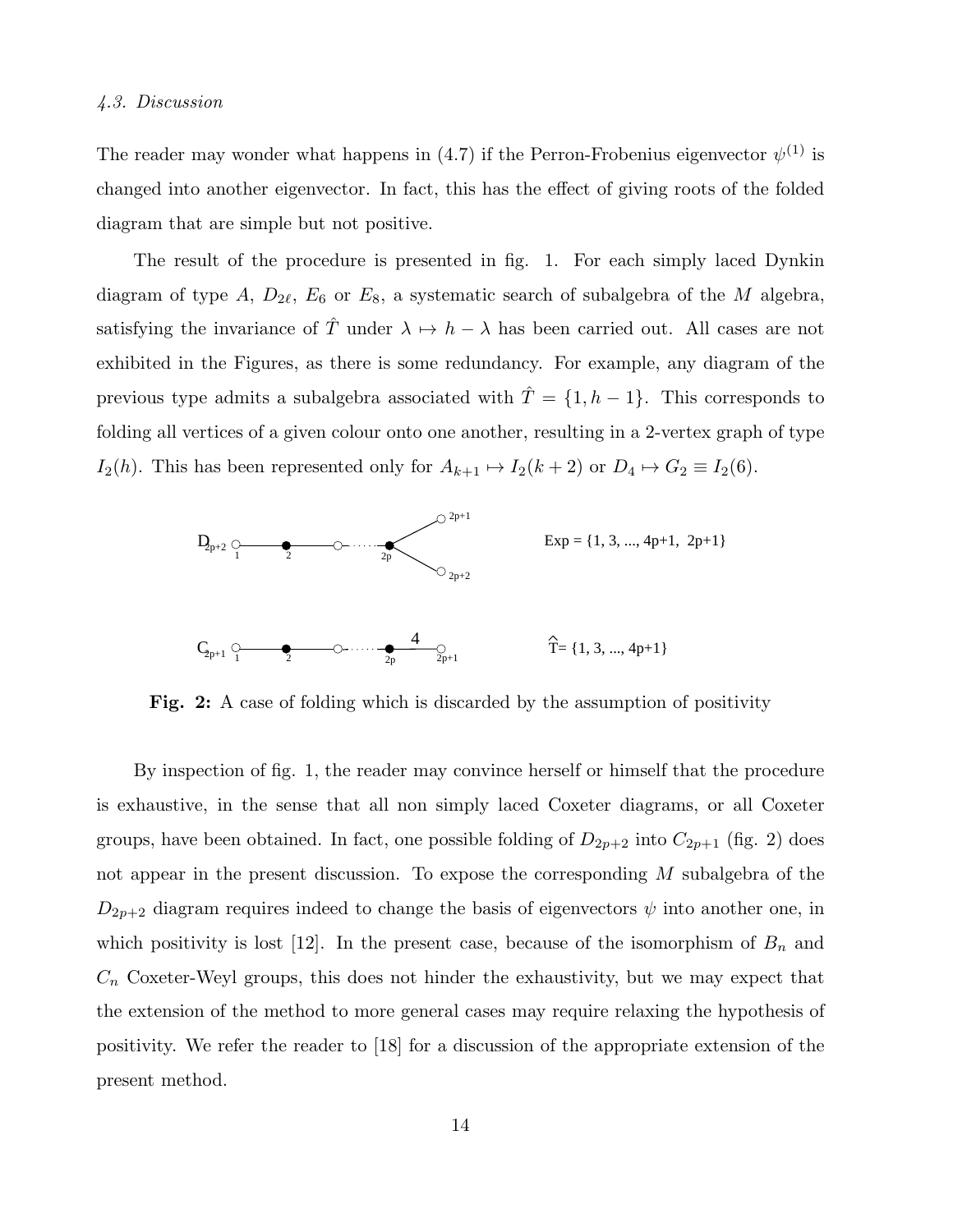## 5. Dynkin diagrams and RCFT

I shall be more concise on this part as it has already been expounded elsewhere [12,19]. As recalled above in sect 2, conformal field theories with a  $\hat{sl}(2)$  current algebra have been classified according to an ADE scheme. This manifests itself first in the form of their modular invariant genus 1 partition function, written as a sesquilinear form of characters  $\chi_{\lambda}(q)$ ,  $q = e^{2i\pi\tau}$ , of the affine  $\widehat{sl}(2)$  algebra at a given level k, with the integrable weights  $\lambda$  labelled by integers  $1 \leq \lambda \leq k+1$ . One proves [4-5] that the possible expressions of that partition function

$$
Z = \sum \mathcal{N}_{\lambda \bar{\lambda}} \chi_{\lambda}(q) \bar{\chi}_{\bar{\lambda}}(\bar{q}) \qquad \mathcal{N}_{\lambda \bar{\lambda}} \in \mathbb{N} \tag{5.1}
$$

are such that the *diagonal* terms  $\lambda = \overline{\lambda}$  are the Coxeter exponents of one of the ADE Dynkin diagrams of Coxeter number  $h = k + 2$ .

As alluded to in sect 2, the A,  $D_{2\ell}$ ,  $E_6$  and  $E_8$  cases –and only those– are such that Z is a sum of blocks  $Z = \sum_{\alpha} |\sum_{\lambda \in \hat{T}_{\alpha}} \chi_{\lambda}|^2$ :

$$
Z^{(A_n)} = \sum_{\lambda=1}^{n} |\chi_{\lambda}|^2
$$
  
\n
$$
Z^{(D_{2\ell})} = \sum_{\lambda=1,3,\cdots,2\ell-3} |\chi_{\lambda} + \chi_{4\ell-2-\lambda}|^2 + 2|\chi_{2\ell-1}|^2
$$
  
\n
$$
k+2 = n+1,
$$
  
\n
$$
k+2 = 4\ell-2
$$
  
\n
$$
k+2 = 4\ell-2
$$
  
\n
$$
k+2 = 4\ell-2
$$
  
\n
$$
K+2 = 4\ell-2
$$
  
\n
$$
k+2 = 12
$$
  
\n
$$
Z^{(E_6)} = |\chi_1 + \chi_{11} + \chi_{19} + \chi_{29}|^2 + |\chi_7 + \chi_{13} + \chi_{17} + \chi_{23}|^2
$$
  
\n
$$
k+2 = 12
$$
  
\n
$$
k+2 = 12
$$
  
\n
$$
k+2 = 30.
$$
  
\n(5.2)

This pattern reflects the existence of an underlying "extended" chiral algebra, containing the current algebra  $\widehat{sl}(2)$  as a subalgebra. The combinations  $\hat{\chi}_{\alpha} = \sum_{\lambda \in \hat{T}_{\alpha}} \chi_{\lambda}$  that appear in (5.2) are characters of the extended algebra decomposed into irreducible characters of sl(2). Let us denote  $S_{\lambda\mu}$ , resp  $\mathbf{S}_{\alpha\beta}$ , the matrices of modular transformations of the two sets of characters

$$
\chi_{\lambda}(\tilde{q}) = \sum_{\mu} S_{\lambda\mu} \chi_{\mu}(q)
$$
  

$$
\hat{\chi}_{\alpha}(\tilde{q}) = \sum_{\beta} \mathbf{S}_{\alpha\beta} \hat{\chi}_{\beta}(q) ,
$$
 (5.3)

where  $\tilde{q} = e^{\frac{-2i\pi}{\tau}}$ . One has  $\mathbf{S}_{\alpha\beta} = \sum_{\lambda \in \hat{T}_{\alpha}} S_{\lambda\mu}$ ,  $\forall \mu \in \hat{T}_{\beta}$ . The quantum dimensions of the representations are the ratios  $\mathbf{D}_{\alpha} = \mathbf{S}_{\alpha 1} / \mathbf{S}_{11}$  and  $D_{\lambda} = S_{\lambda 1} / S_{11}$ .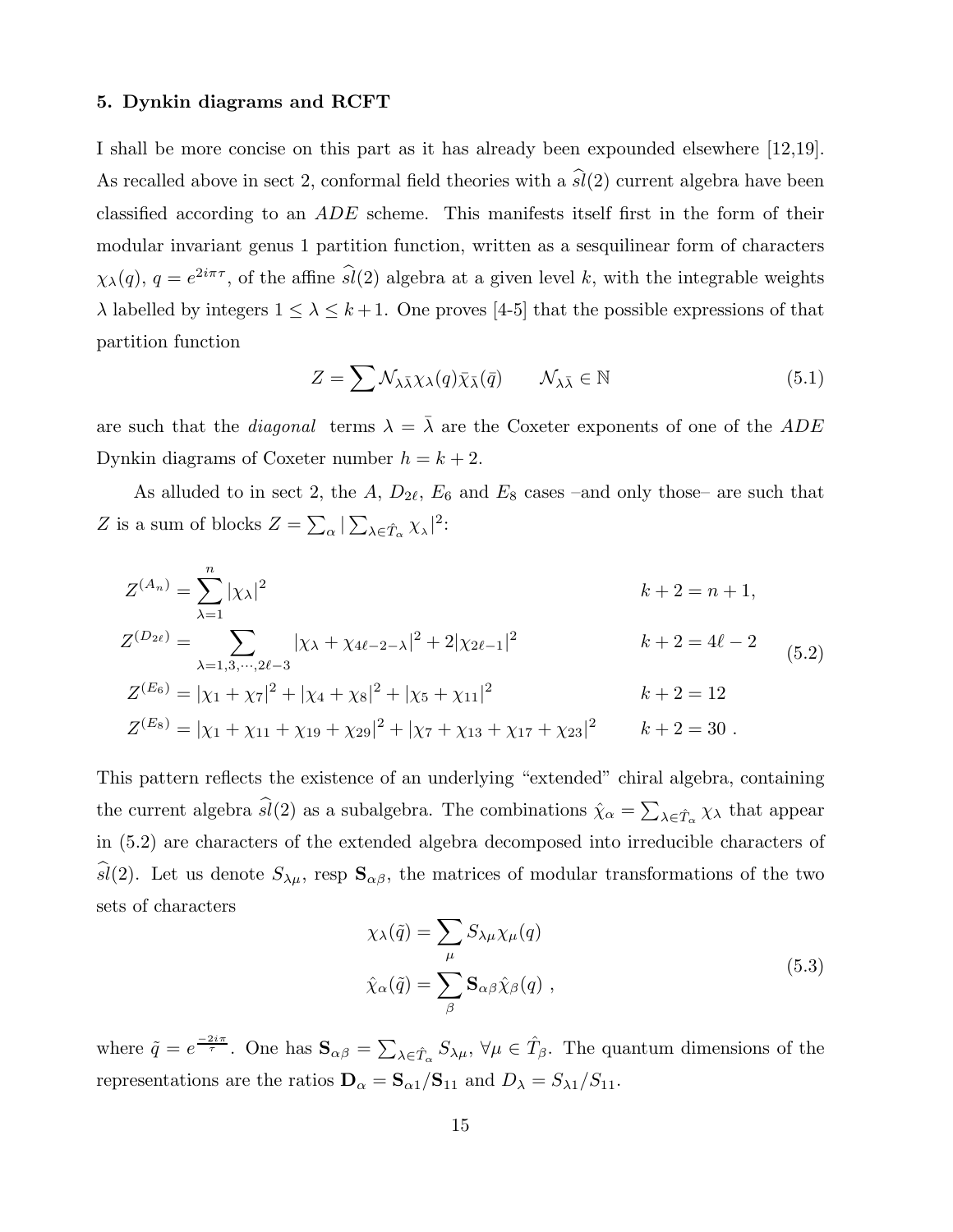It has been observed in [12,19] that there is a second manifestation of the ADE diagrams hidden in the structure of the operator algebra. For the theories (5.2), one proves that the fusion coefficients  $N_{\alpha\beta}^{\quad \gamma}$  of the extended algebra satisfy

$$
\mathbf{N}_{\alpha\beta}^{\ \gamma} = \sqrt{\frac{\mathbf{D}_{\alpha}}{D_{\lambda}}} \sqrt{\frac{\mathbf{D}_{\beta}}{D_{\mu}}} \sum_{\nu \in \hat{T}_{\gamma}} M_{\lambda\mu}^{\ \nu} \sqrt{\frac{D_{\nu}}{\mathbf{D}_{\gamma}}}, \qquad \forall \lambda \in \hat{T}_{\alpha}, \ \mu \in \hat{T}_{\beta}, \qquad (5.4)
$$

where  $M$  are the structure constants of the Pasquier algebra of the relevant Dynkin diagram. (For the sake of simplicity, we assume here and in the rest of the discussion that none of the exponents has a multiplicity larger than 1: this excludes the  $D_{\text{even}}$  case. The cases with multiplicities require a more elaborated labelling, see [19]).

This equation has several interesting consequences. First, since the matrix  $N$  is diagonalized by the S matrix, according to the Verlinde formula, it follows from (5.4) that  $Y_{\lambda} := \frac{\mathbf{S}_{\alpha\delta}}{\mathbf{S}_{1\delta}}$  $\sqrt{\frac{D_\lambda}{2}}$  $\frac{D_{\lambda}}{D_{\alpha}}$ , where  $\hat{T}_{\alpha}$  is the block containing  $\lambda$  and  $\delta$  is any representation of the extended algebra, forms a one-dimensional representation of the M algebra, i.e.  $Y_{\lambda} Y_{\mu} = \sum_{\nu} M_{\lambda \mu}^{\nu} Y_{\nu}$ , and may thus be identified with some  $\frac{\psi_d^{(\lambda)}}{\psi_d^{(1)}}$  $\psi_d^{(1)}$ , for some vertex d

$$
\frac{\psi_d^{(\lambda)}}{\psi_d^{(1)}} = \frac{\mathbf{S}_{\alpha\delta}}{\mathbf{S}_{1\delta}} \sqrt{\frac{D_\lambda}{\mathbf{D}_{\alpha}}} \ . \tag{5.5}
$$

In particular, the Krein parameter of the Pasquier algebra reads

$$
\hat{k}_{\lambda} = D_{\lambda} \mathbf{D}_{\alpha}, \qquad \text{if} \quad \lambda \in \hat{T}_{\alpha} \tag{5.6}
$$

to be compared with the formula  $\hat{k}_{\lambda} = D_{\lambda}^2$  of sect. 3.1, example 2, valid for the fusion algebras, i.e. for the A cases for which the blocks  $T_{\alpha}$  contain only one exponent. Let T denote the subset of vertices d for which (5.5) holds. Each of them may be identified with a weight  $\delta$  of the extended algebra. Further analysis [19] reveals that:

1)  $\forall d \in T$ ,  $\delta$  the corresponding extended weight, and for  $\lambda \in \hat{T}_{\alpha}$  one has

$$
\frac{\psi_d^{(\lambda)}}{\psi_1^{(\lambda)}} = \frac{\mathbf{S}_{\delta \alpha}}{\mathbf{S}_{1\alpha}} \quad \text{and} \quad \psi_1^{(\lambda)} = S_{1\lambda} \mathbf{S}_{1\alpha} ; \tag{5.7}
$$

2) one is precisely in the conditions of sect. 3.2: the set  $T$  defines a C-subalgebra of the N algebra. In the cases of  $(5.2)$  discussed here, the M and N structure constants are non negative (see Fact 3 of sect. 1). One may apply the theorem of Bannai and Ito: the dual subalgebra is associated with a special set  $\hat{T}$  which is the block of the identity representation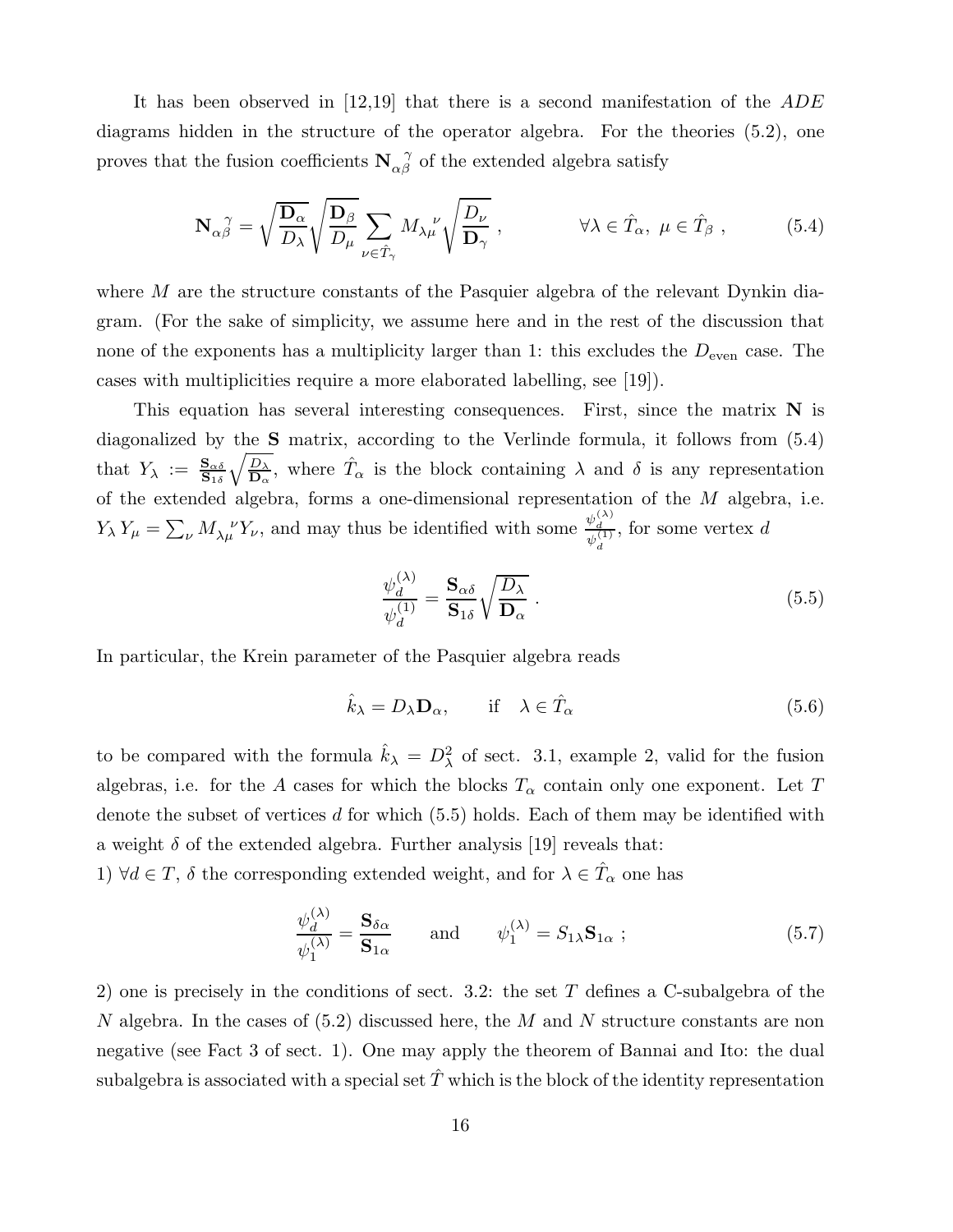and it defines a partition of the set of exponents into classes  $\hat{T}_{\alpha}$ . Finally equation (5.4) may be seen to be equivalent to equation (3.9) (or rather its dual), if one takes into account the change of normalization between the  $q_{\lambda\mu}^{\nu}$  and  $M_{\lambda\mu}^{\nu}$  structure constants and the explicit expressions of the Krein parameters (5.6).

Thus behind the modular invariants (5.4), there is again a structure of C-algebras and subalgebras. This had been first pointed out in [20], and then the more systematic discussion of [19] has shown that this follows from the basic equation (5.4), and that it yields a way to determine the expressions of some eigenvectors from conformal data (quantum dimensions).

#### 6. Conclusion and perspectives

The purpose of this lecture was to present the concept of C-algebra and to illustrate its utility in two contexts: the discussion of reflection groups and their foldings on the one hand, and the structure of conformal field theories, on the other.

Note that these two seemingly disparate problems are in fact related in the framework of 2-dimensional topological field theories. For those theories, or at least for those that are obtained by twisting a  $\mathcal{N} = 2$  superconformal coset field theory, one has two approaches at one's disposal: the discussion of the (super)conformal field theory following lines analogous to the discussion of sect. 5; and the analysis of the Witten-Dijkgraaf-Verlinde-Verlinde equations [1], for which Dubrovin [16] has shown the appearance of monodromy groups generated by reflections. In fact the concept of C-algebra seems to be underlying in a natural way the whole discussion of topological field theories.

Note also that in the two discussions of the previous sections, the same C-algebras (based on the Pasquier algebra of the Dynkin diagrams) have been used in two different ways: in one case (folding), we have been looking at the C-subalgebras of the  $M$  algebra (subject to some constraint); in the other (rcft), it is rather some subalgebra of the N algebra that has determined the special set T of vertices, and by duality the blocks  $T_{\alpha}$ .

One issue that requires clarification is the role of positivity. We have from the start restricted our attention to the subcases of the ADE list that have certain positivity properties (see sect. 2). The main benefit has been the possibility to use the theorem of Bannai and Ito (sect. 3.2). It is possible to relax the positivity assumption in the discussion of folding of graphs and groups: what is really crucial is eq. (3.8), see [18]. In the case of rcft, it is less clear how to proceed and what replaces (5.4). In that case, however, we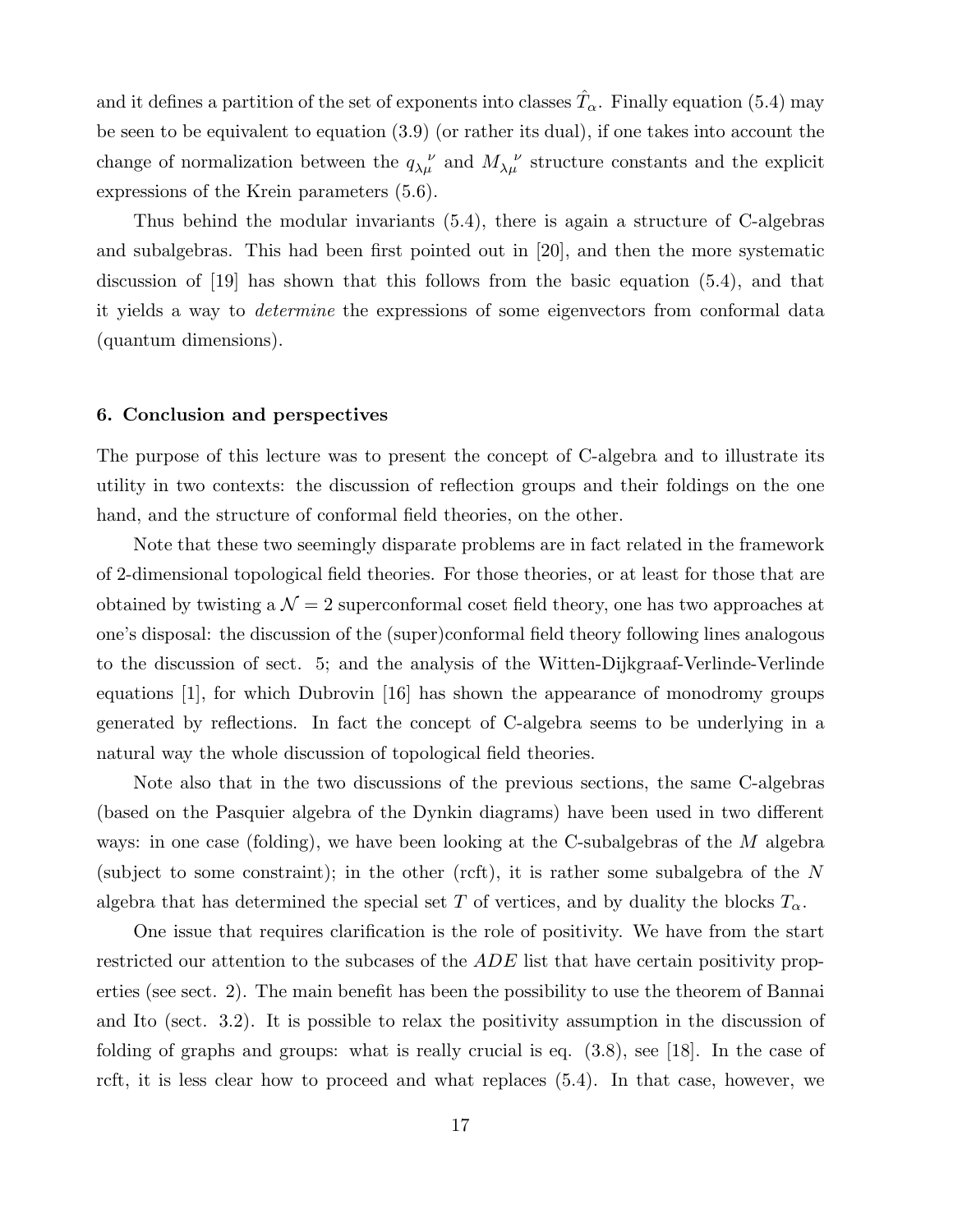know that any theory with a non block diagonal modular invariant  $(e.g. (2.2b))$  may be obtained from a block diagonal one  $((2.2a)$  in that case) by an automorphism of the fusion algebra [21]. The proper incorporation of that fact in the present considerations remains to be done.

As already mentionned, the very good news is that all this discussion is not limited to the  $sl(2)$ -ADE cases to which I have restricted myself here for simplicity. On the contrary, both the folding of generalized Dynkin diagrams associated with  $sl(N)$  and the block structure of  $\hat{sl}(N)$  RCFT may be discussed in quite general terms. The C-algebra method enables one to find in a fairly systematic way the possible foldings of these generalized diagrams that respect some general properties, and in the second context, it gives non trivial relations between conformal data (fusion coefficients and quantum dimensions) and eigenvectors of the adjacency matrices. It may even enable one to construct the graph from these data. See [18] for the former subject and [19] for the latter.

Acknowledgements It is a pleasure to thank the organisers of this symposium for a very interesting and profitable meeting. I have benefited from an interesting conversation with T. Yano. Stimulating discussions with M. Bauer are also gratefully acknowledged. Finally I want to recall that most of the results presented here have been worked out in collaborations with P. Di Francesco and V. Petkova.

## References

- [1] E. Witten, Nucl. Phys. B 340 (1990) 281-322; R. Dijkgraaf, E. Verlinde and H. Verlinde, Nucl. Phys. B352 (1991) 59-86; in String Theory and Quantum Gravity, proceedings of the 11990 Trieste Spring School, M. Green et al. eds., World Sc. 1991.
- [2] M. Noumi, Tokyo J. Math. 7 (1984) 1-60.
- [3] P. Di Francesco, F. Lesage and J.-B. Zuber, Nucl. Phys. B408 (1993) [FS] 600-634: [hep-th/9306018.](http://arxiv.org/abs/hep-th/9306018)
- [4] A. Cappelli, C. Itzykson, and J.-B. Zuber, Nucl. Phys. B280 (1987) [FS18] 445-465; Comm. Math. Phys. 113 (1987) 1-26.
- [5] A. Kato, *Mod. Phys. Lett.* **A2** (1987) 585-600.
- [6] A. Ocneanu in Operator Algebras and Applications, vol.2, 119-172, London Math. Soc. Lecture Notes Series, Vol. 136, Cambridge Univ. Press, London 1988; Quantum symmetry, differential geometry of finite graphs and classification of subfactors, Univ. of